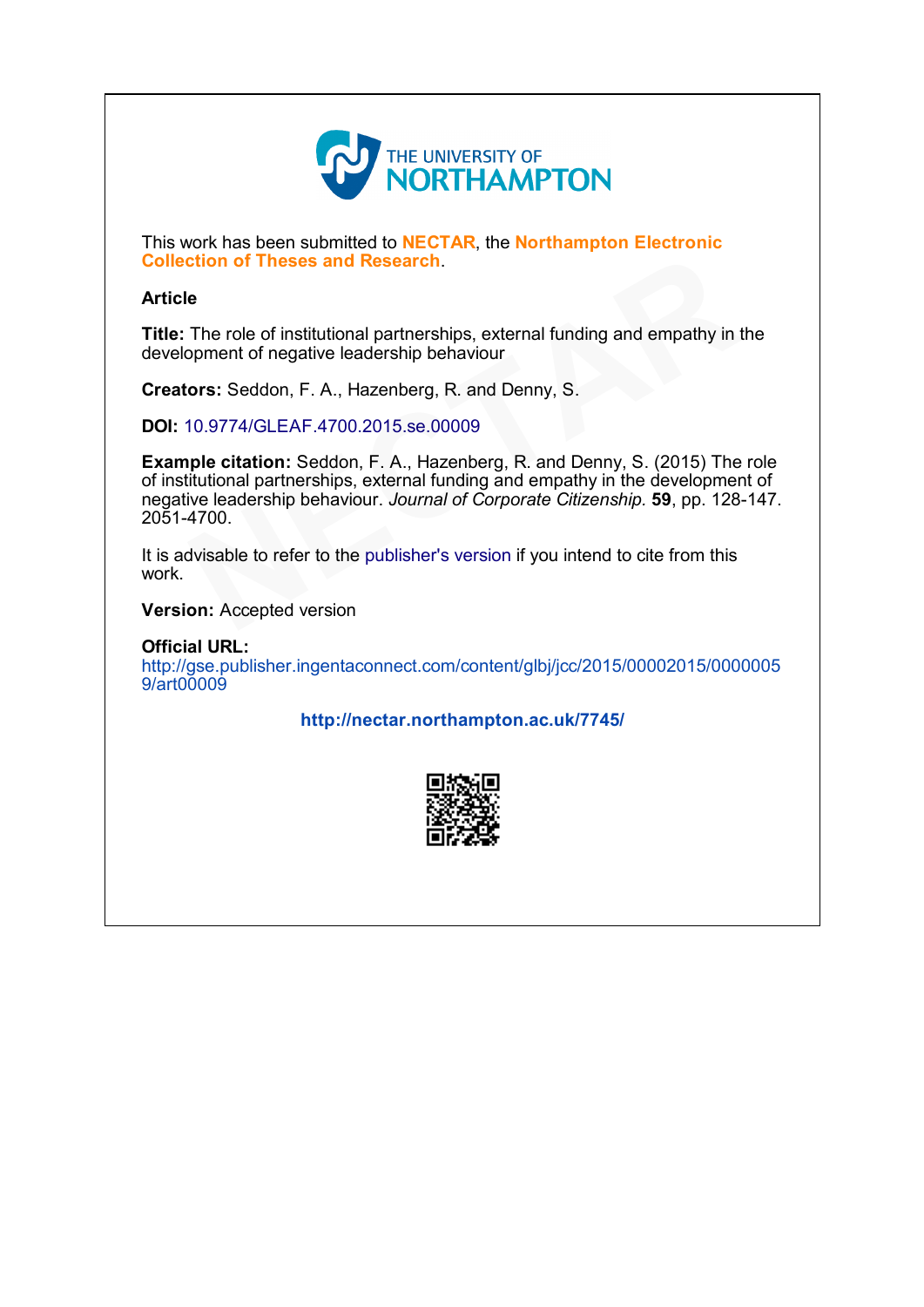# **Title: The role of institutional partnerships, external funding and empathy in the development of negative leadership behaviour**

Dr Fred Seddon, Senior Researcher, Directorate of Research, Enterprise and Impact, University of Northampton, Park Campus, Boughton Green Road, Northamptonshire, NN2 7AL, UK Email: [frederick.seddon@northampton.ac.uk](mailto:frederick.seddon@northampton.ac.uk) 

Telephone: +44(0)7786997141

*Dr Seddon's research focuses on evaluation of social enterprise and investigating issues of governance and institutional partnership in the formation of social enterprises seeking to alleviate social problems.* 

Dr Richard Hazenberg, Research Leader, Directorate of Research, Enterprise and Impact, University of Northampton, Park Campus, Boughton Green Road, Northamptonshire, NN2 7AL, UK Email: [richard.hazenberg@northampton.ac.uk](mailto:richard.hazenberg@northampton.ac.uk) 

Telephone: +44(0)1604892423

*Dr Hazenberg's research interests include examining the relationship between social finance and spin out companies in addition to the evaluation of social value.* 

Professor Simon Denny, Director, Directorate of Research, Enterprise and Impact, University of Northampton, Park Campus, Boughton Green Road, Northamptonshire, NN2 7AL, UK Email: [simon.denny@northampton.ac.uk](mailto:simon.denny@northampton.ac.uk)  Telephone: +44(0)1604892775

*Professor Denny's research interests include entrepreneurship, leadership, social innovation and social impact.*

# Abstract:

*The role of leadership in the success and failure of organisations is a well-researched area. However, much of this research takes a very individualistic view of leadership and does not explore the other factors that define leadership behaviour. In addition, this focus is often on the negative emotions associated with poor leaders, rather than the role that positive emotion (or a lack of) play in the development of a leadership and organisational culture. This paper explores the role of leadership in the development of an institutional partnership that established a work-integration social enterprise (WISE) with public money. The research was carried out over a two-year period in three stages: an early, middle and late phase. Semistructured interviews were held with six of the Board members (three from each partner) as well as three of the senior WISE staff at each of the three stages (a total of 27 interviews). This partnership ultimately failed and the WISE is now a dormant company. The paper seeks to explain this failure by adopting a multi-theory analytical framework that includes 'violent innocence', 'empathy', and 'partnership theory' in order to show how a negative leadership style emerged at the WISE over time and ultimately led to its demise.* 

# Introduction: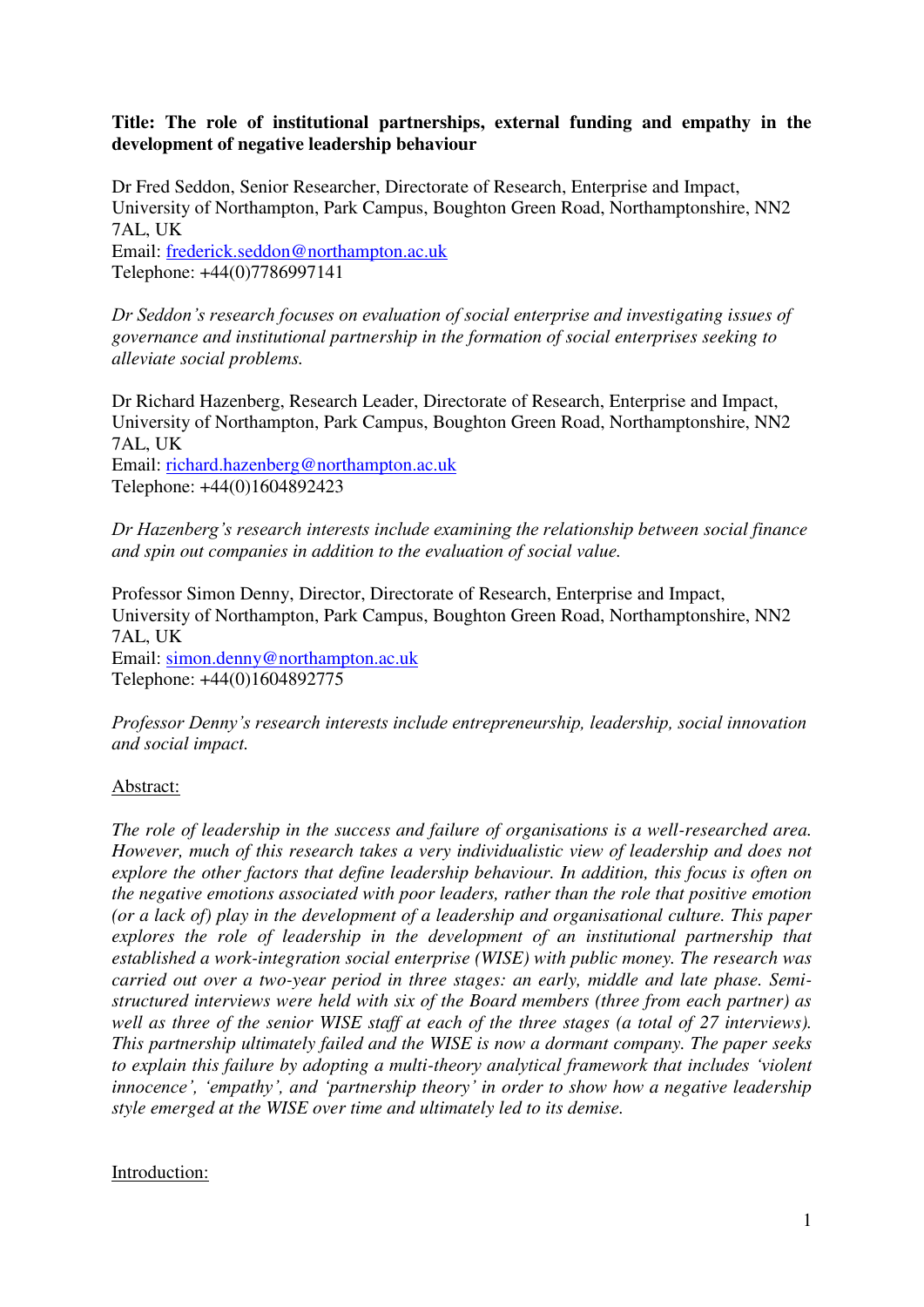This paper reports and explains the demise of a work integration social enterprise (WISE) set up by a newly created partnership between two institutions; a university (hitherto referred to as UNI) and a regional social enterprise development agency (hitherto referred to as SEDA). The 'institutional partnership' received financial support from an external, international funding body (hitherto referred to as FB) to set-up a WISE and to develop the social enterprise to financial sustainability. The FB and the institutional partnership anticipated that the process of set-up and development of the WISE would be successful and that this process would provide a model, which could be replicated by future institutional partnerships. Unfortunately, the institutional partnership ultimately disintegrated and the WISE became a dormant company. This paper seeks to explain this demise by combining prior academic theory on leadership, partnership and collaboration into one holistic theoretical model. Specifically, the paper draws upon the concept of 'violent innocence' in which leaders seek to dominate subordinates (or those colleagues with equal power status) through the creation of organisational structures to promote their authority and encourage obedience (Vince and Mazen, 2014).

In addition, whilst the development of 'violent innocence' within an organisation has been predicated on negative human emotions and behaviours (Lazar, 2003; Fay, 2008; Pelzer, 2005; Sims, 2005), this paper suggests that it is also a lack of positive emotions, namely empathy and shared intentionality (Hourdequin, 2012) that also promote such negative leadership behaviour. Furthermore, the paper seeks to move away from the overtly individualised approach to explaining the development of violent innocence proposed by Vince and Mazen (2014), in which individual leaders create organisational structures to promote their authority and encourage obedience, by exploring how organisational structures and funding streams also create the need for individual leaders to behave in such a way. In exploring these concepts the paper draws upon partnership and multi-stakeholder collaboration theory, in order to explain how such institutionalised factors (internal and external) also promote the development of 'violent innocence' and how this can ultimately lead to the demise of institutional partnerships between public and third sector organisations. In combining these theoretical approaches, this paper makes an original contribution to knowledge and also provides valuable insights to practitioners that are seeking to establish public-third sector institutional partnerships using third-party funding streams. Leadership and 'Violent Innocence':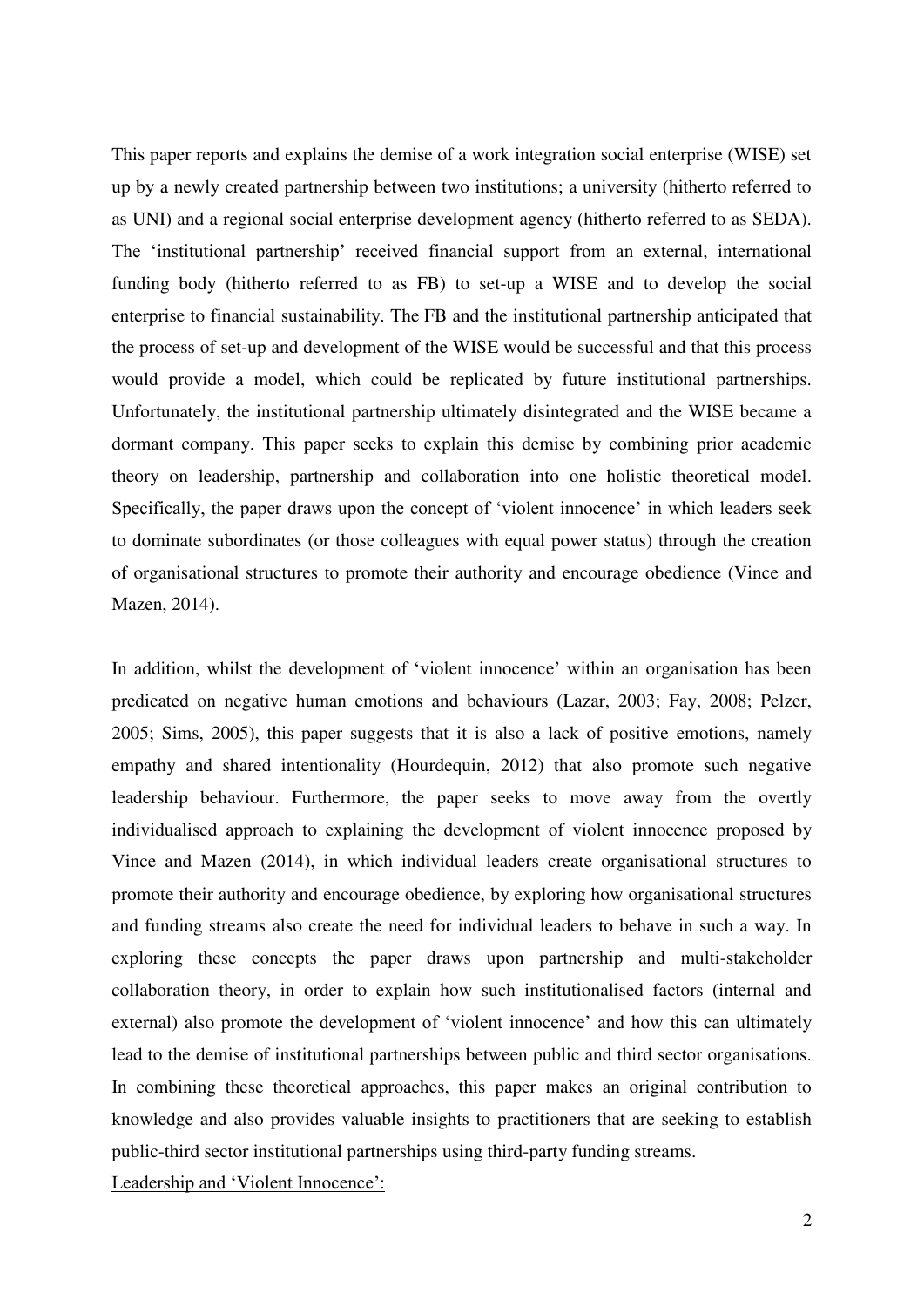'Violent innocence' is a form of individual and organisational denial about feelings, anxieties, perceptions and fears. It allows an individual to ignore or refuse to validate others' perceptions of them by using power and authority to direct the blame elsewhere (Vince and Mazen, 2014). It is in effect a form of plausible deniability relating to the unpleasant things that leaders often do, allowing these negative actions to take place whilst ensuring that collectively they are not recognised. It allows an individual with authority over another to confuse or subjugate a subordinate, whilst at the same time being able to deny that this is what is occurring (Bollas, 1993). Indeed, Bollas (1993) states that this denial does not just emanate from the leader (or the individual with power), but that it is also the subjugated that enter into this 'structure of innocence'. This acquiescence by the subjugated occurs in part because individuals have become socialised into the normative values of the leader/organisation that they work for (Vince and Mazen, 2014), but is also related to perceptions of self-interest (i.e. if I accept this situation I may secure a promotion or payrise). This can also be argued as occurring within partnerships or multi-stakeholder collaborations, as the *de jure* ideal of equal partners or structures actively hides the *de facto*  hierarchical structures that result from funding relationships (Whitehead, 2007; Fenwick *et al.*, 2012). Therefore, dominant leaders or organisations in a partnership can seek to implement 'violent innocence' to achieve their ends, whilst at the same time as denying this within the 'positive' language of partnership. Conversely, subordinate organisations may not challenge this arrangement due to resource dependency or the perceived benefits that the 'partnership' will bring to them.

This culture of the implementation of 'violent innocence' by leaders and the acceptance of this by subordinates can produce a vicious cycle of self-replication in which the leader becomes increasingly assertive (and hence more 'violent'), due to the passive dependence of staff on the leadership (which itself only increases proportionally with the leader's assertiveness) (Kets de Vries, 2006). Such dependence positions the concept of violent innocence in the psycho-social realm, in which emotions and behaviours become crucial in the growth of unequal power relations and the continued subjugation of subordinates (Vince and Mazen, 2014). Prior research has identified that such violence has many specific forms that are based in negative human emotions and actions such as hatred, derision, contempt and indignation (Lazar, 2003; Fay, 2008; Pelzer, 2005; Sims, 2005). These perspectives however, ignore the role that positive emotions can play in defining the workplace, and how their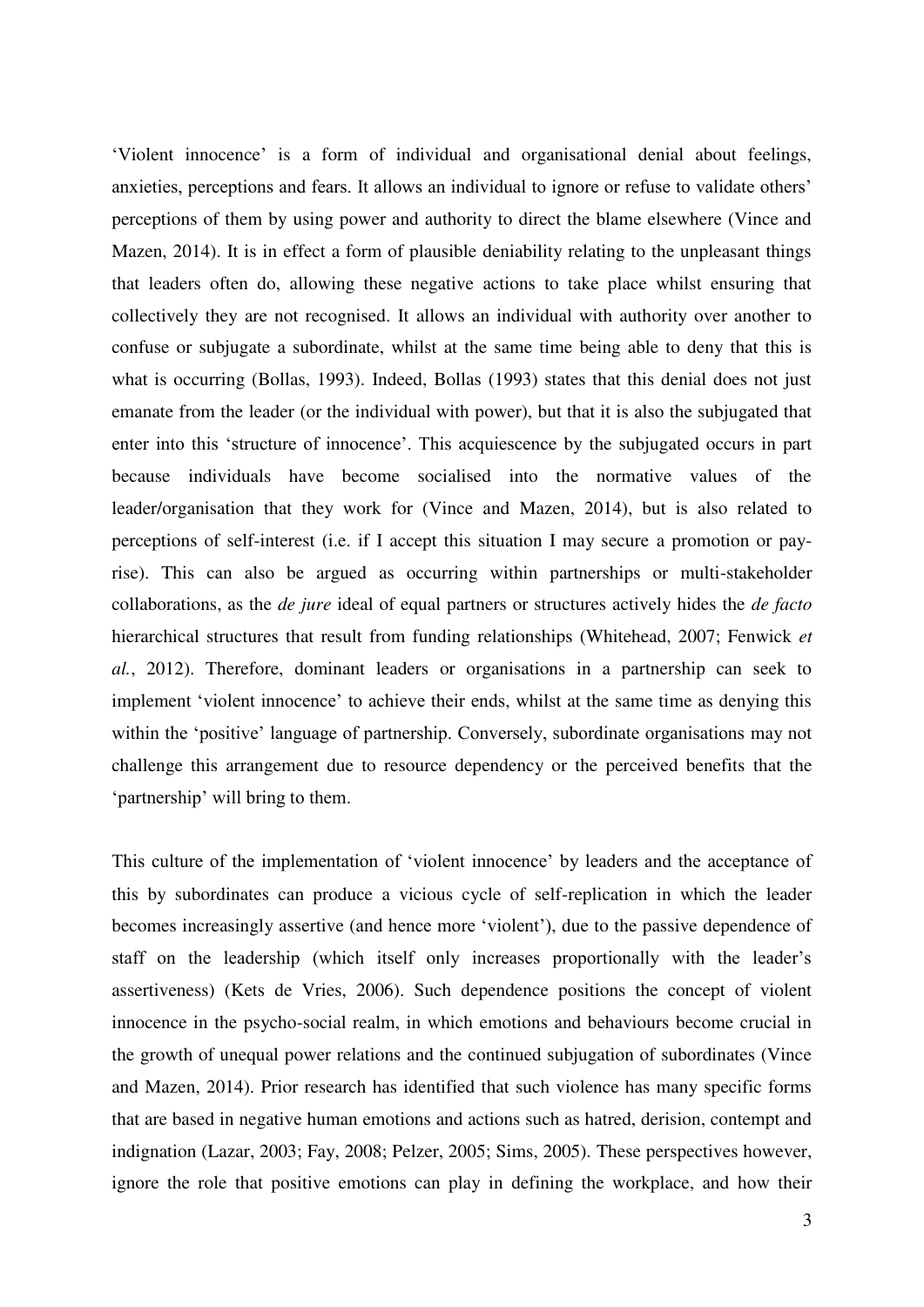absence can also result in negative leadership behaviours. Specifically, empathy and shared intentionality have been shown in prior research to play an important role in the development of positive leadership behaviour (Kellett et al., 2006).

#### Empathy and Shared Intentionality:

In order for individuals to be moral, two key elements are required: attunement to others' *emotions* through empathy and attunement, and to others' *ends* through shared intentionality (Hourdequin, 2012). This has important implications for leadership research and in particular attempts to explain negative and positive leadership styles. Prior research by Kellett et al. (2006) identified that empathy was intrinsically linked with positive and effective leadership. However, in addition to this, the research also identified that empathy: "…helps explain a follower's sense of emotional support that in turn sparks creativity and performance in [organisations]" (Kellett et al., 2006:158). Kets de Vries (2006) identified that when 'violent innocence' occurs the result is a vicious cycle of dependency in which the subordinates become increasingly subservient to the leader, who in turn becomes increasingly assertive and hence 'violent' with them. As empathetic leadership seemingly has the opposite effect by empowering followers and encouraging creativity and positive performance, it is proposed that the emergence of 'violent innocence' in leadership behaviour is partly the result of a lack of empathy and shared intentionality between the leader and their subordinates. Indeed, it is argued that empathy is a crucial leadership trait in developing bonds of trust between leaders and subordinates (Kellett et al., 2006; Cameron et al., 2003), without which negative leadership and follower behaviours can occur as positive emotions are not shared between individuals and hence bonds are not formed (Plutchik, 1987). If a leader has an inability to identify with the perceptions and goals of their subordinates (shared intention) then they lack the cognitive skills required for leadership (Wolf et al., 2002) and hence will seek to mask this inadequacy through the use of authority and power to direct the blame elsewhere (Vince and Mazen, 2014).

Whilst the role of individual personalities and their emotions and behaviours are very important in shaping leadership styles and hence organisational performance, one should not focus solely on the personal to explain leadership. Indeed, organisational structures and external factors can also affect leadership styles and behaviour. In explaining the development of 'teams' within organisations the environment created within an organisation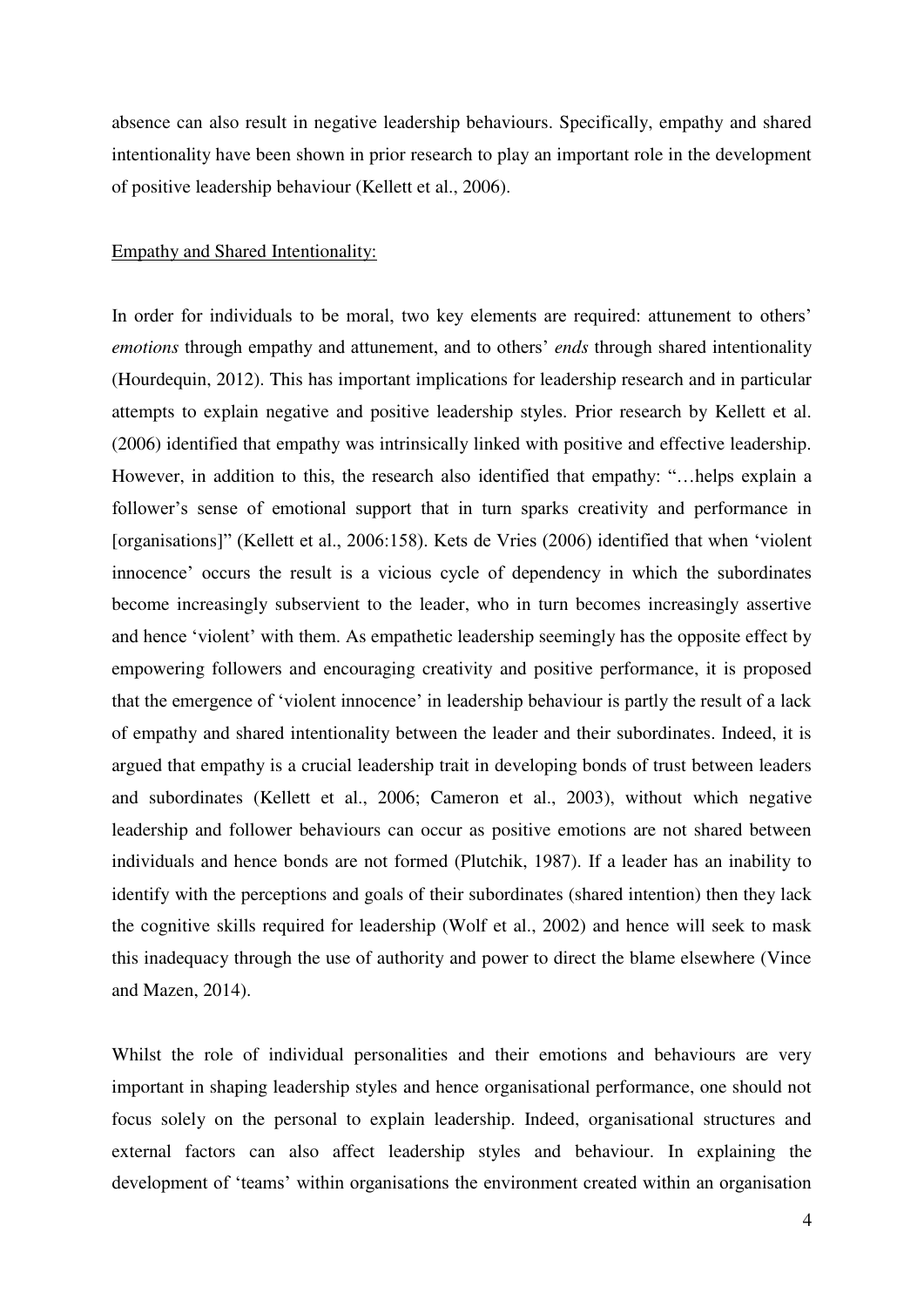has been shown to be crucial in determining whether a group of individuals becomes an effective 'performing team' (Sheard and Kakabadse, 2002). This is even more important when operating in environments that have been created by institutional partnerships or collaborations, as multiple structures, aims and leadership personalities can be operating at any one time. In this scenario, no one organisational structure or leader is solely driving the performance of the organisation or the leadership styles adopted. Indeed, a board of directors representing the interests of the partner organisations instead hold power and authority within the organisation in question. It is therefore important to explore partnership and collaboration theory in order to develop a holistic understanding of leadership and its role in shaping performance.

#### Institutional Partnerships and collaborations:

A partnership is a multi-stakeholder arrangement in which different stakeholders seek to take common ownership of a problem, as well as committing to solving these and using each partners' strengths to improve collective organisational performance (Coulter, 1999; Gallant *et al.,* 2002). In theory, a partnership is a non-hierarchical structure within which all partners have equal status and input into strategic operations (Coulter, 1999) and is concerned with describing the merging of the several partners (Carnwell and Carson, 2008). When a partnership has been established the new partners engage in 'collaboration', through which they work to solve common problems (Carnwell and Carson, 2008). The terms 'partnership' and 'collaboration' are often used interchangeably (Hazenberg and Hall, 2014) but they are two different concepts that relate to the same phenomenon. The establishment of partnerships and multi-stakeholder collaborations has become increasingly popular in solving social problems, as it is seen as a good way to maximise civil society involvement (Fenwick, Miller and McTavish, 2012).

Partnerships can be formal (i.e. have a legal status) that commits the partners to certain structures and actions (Rose, 1994) or informal, in which mutual interest drives partner engagement and action (Domberger et al., 1997). For the purposes of this research, the focus of the study was on formalised partnerships, in which a new legal organisational form is created that embodies the partnership and acts as a vehicle for its actions and outcomes. This can be defined as an 'institutional partnership' (this concept is explored in more detail below). Whilst there are numerous benefits associated with partnerships in general, for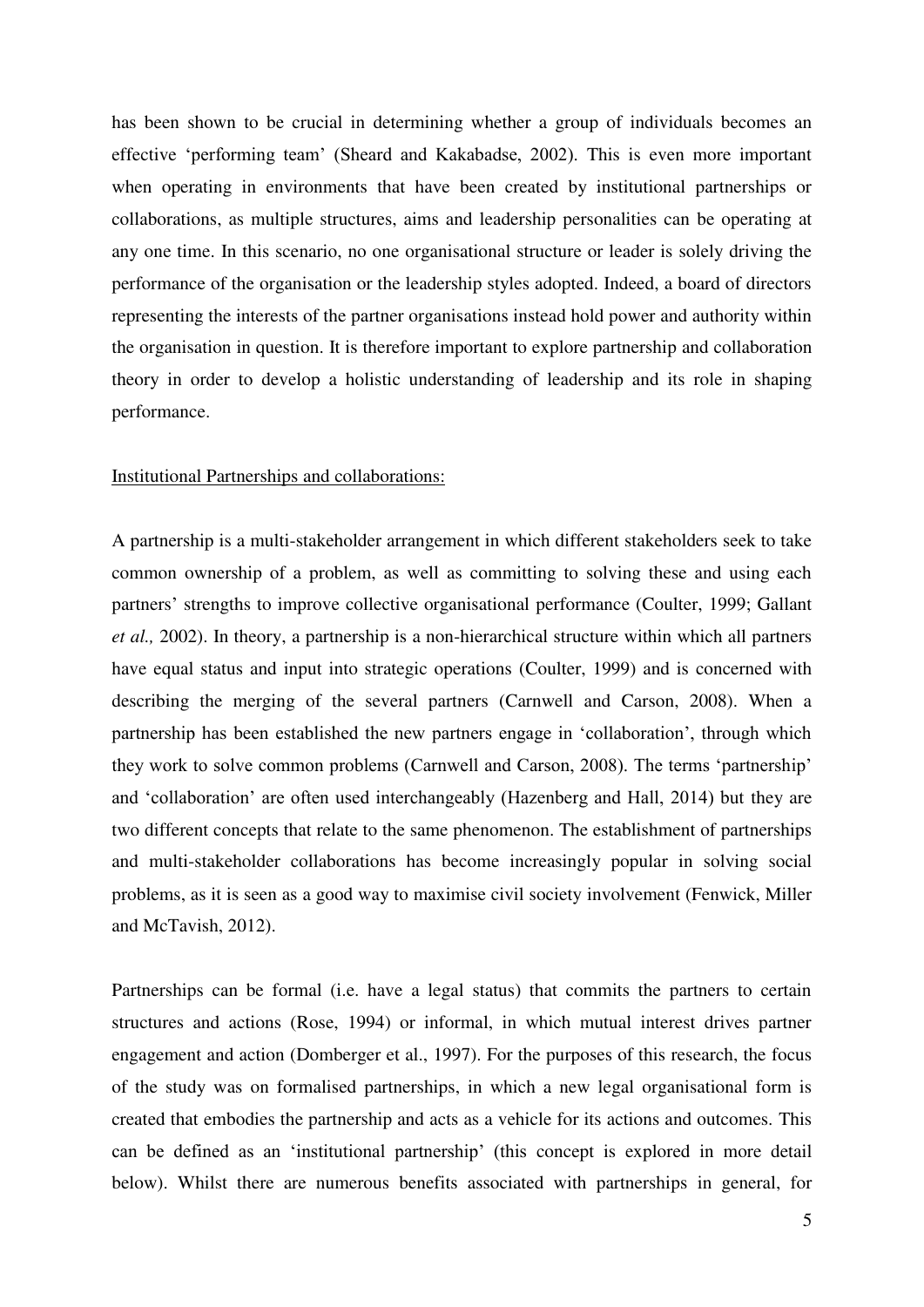instance the provision of added-value (Steijn et al., 2011); democratic decision-making processes (Guest and Peccei, 1997); and enhanced employee rights/engagement (Roche, 2009); there are also many possible negative outcomes to engaging in partnerships. Indeed, partnerships are viewed as highly dependent relationships (Steijn et al., 2011) in which one partner's failure can adversely affect other stakeholders. In addition, partnerships have been shown to be extremely time-consuming and resource-intensive (Huxham, 2003) and prone to communication problems (either deliberate such as the withholding of information, or accidental) (Currie, Finn and Martin, 2007; Dawes, Cresswell and Pardo, 2009). Partnerships can also involve partners pursuing their own goals and agendas (Martin, 2010) and where hidden structures (usually relating to funding arrangements) can subvert the formalised decision-making structures (Whitehead, 2007; Fenwick *et al.*, 2012). All of these potential problems can damage the formation of trust between partners (Domberger et al., 1997) and perhaps explains why so many partnerships end in failure (Weiner *et al.*, 2000).

When institutional partnerships form social enterprises they tend to be more 'conflictional' than single-stakeholder social enterprises (Spear, Cornforth and Aiken, 2009). This conflict can be based upon "delegate syndrome" (i.e. when a board member represents particular stakeholder interests rather than acting in the overall interests of the social enterprise) (Mosley, Maronick and Katz, 2012). This delegation often results in the appointment of CEOs by the board that then employ inadequate management monitoring systems, which result in the failure of the social enterprise (Pearce, 2006). Partnership formation is therefore a complex and difficult process to engage with, and whilst the results can be very positive, they can also be extremely negative. However, whilst the problems of partnership formation and the outcomes of these are well understood, the underlying causes behind the breakdown of formalised partnerships have not been holistically understood. Instead, prior research has focused upon the independent roles of poor leadership (Martin, 2010; Mosley, Maronick and Katz, 2012); unsuitable organisational structures (Whitehead, 2007; Fenwick *et al.*, 2012); and ineffective communication between partners (Currie, Finn and Martin, 2007; Dawes, Cresswell and Pardo, 2009).

#### Summary: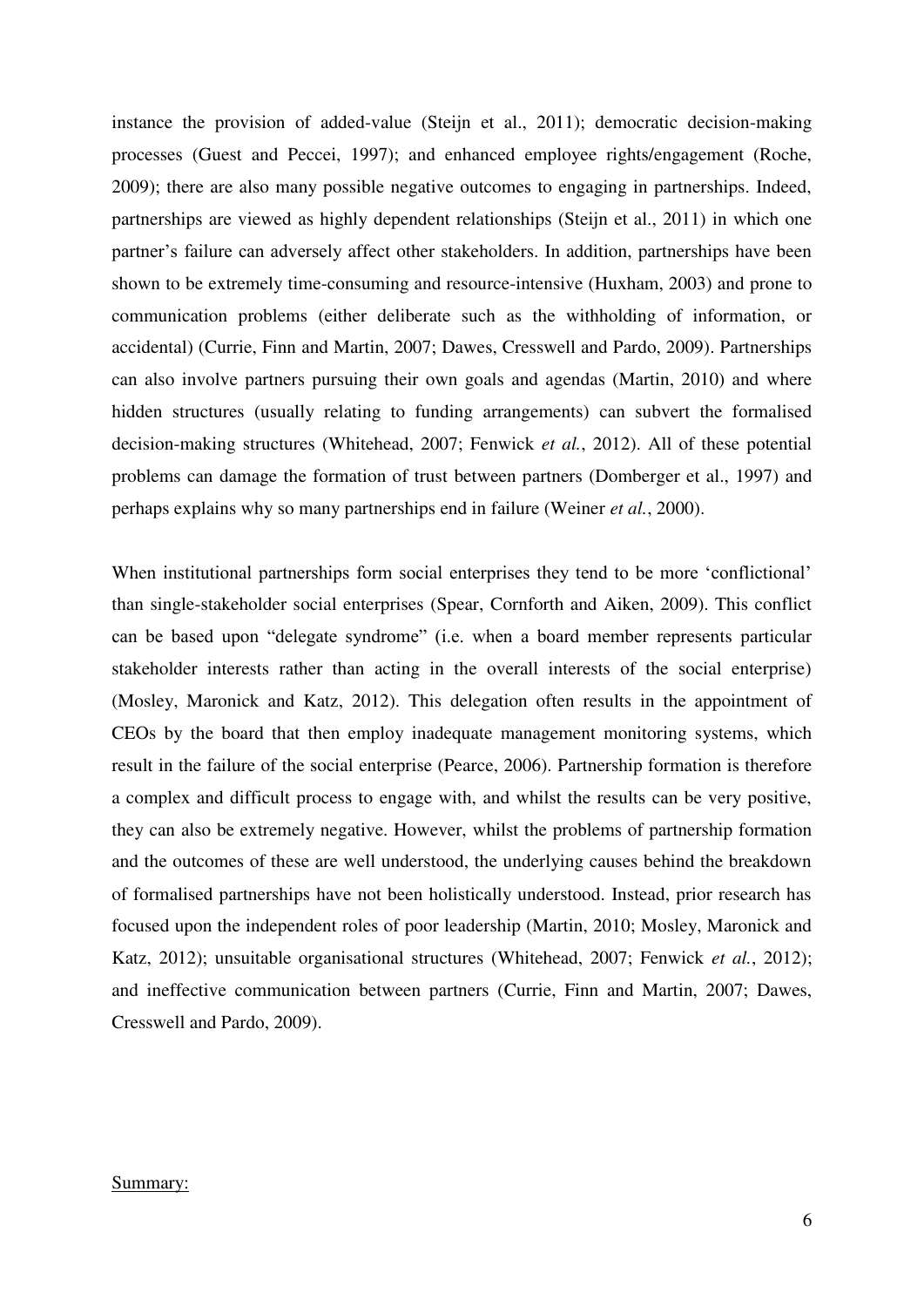The literature reviewed above has provided an overview of the prior literature surrounding leadership theory (and specifically the concept of violent innocence); the role of personality traits in leadership (empathy and shared intentionality) and partnership theory in explaining organisational success/failure. It is proposed within this study that conceptualising the development of an institutional partnership through a lens of empathy and shared intentionality, provides an explanation for the leadership styles adopted within the organisation and hence the reasons behind the success or failure of said organisation. In this instance, as the organisation failed, the research posits that the failure of the board of directors to build empathy and shared intentionality within the organisation led to a culture of 'violent innocence' and ultimately the demise of the institutional partnership.

# **Research Aims**

The research aimed to reveal the development of the 'institutional partnership' and to record its progress in successfully/unsuccessfully developing the WISE to financial sustainability. Specifically, it sought to explore this success/failure in relation to the below three specific research questions:

- 1. The impact of affective cognitive factors on the development of organisational culture and leadership behaviour.
- 2. The impact of organisational factors (governance and funding) on the development of organisational culture and leadership behaviour.
- 3. How the organisational culture that developed:
	- a. Impacted upon leadership style;
	- b. Contributed to the success/failure of the institutional partnership.

# **Method**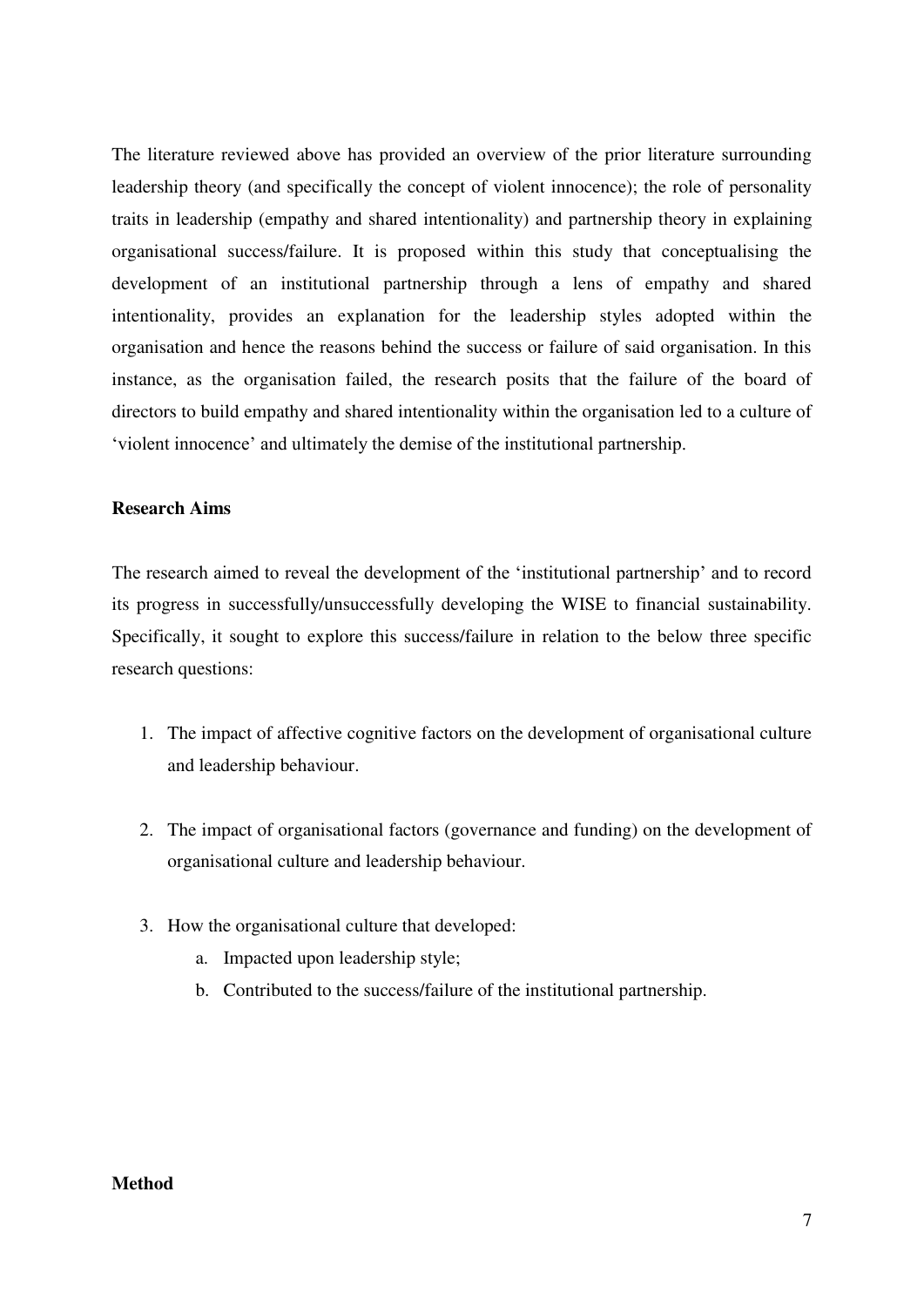## Participants:

Interview data was collected at three discreet points in time: the early phase (time 1); the middle phase (time 2); and the late phase (time 3). The total number of participants interviewed at all three data collection points was 9 and consisted of 3 directors representing UNI, 3 directors representing SEDA and 3 members of the WISE staff. All participants were assured of anonymity in the research process so as to ensure that honest and true accounts of their experience were collected.

#### Procedure:

At all three data collection points, all participants engaged in individual semi-structured interviews with a researcher. The interview schedule was semi-structured in nature so as to ensure that issues relating to participant's experiences, emotions, and organisational perceptions were captured, but that the participants were also free to discuss *any* areas that they felt were important. This process resulted in twenty seven interviews, which were recorded and transcribed for future analysis.

#### Analysis:

The interviews used a narrative approach (Reissman, 1993) in order to elicit participant's perspectives and their understanding of the development of the institutional partnership and the drive towards achieving sustainability. These narratives were collected during the three phases of the research, in order that the 'story' behind the development of the institutional partnership could be told. Common themes across these three phases were identified so that the changes within the organisation could be more clearly understood throughout the two years that the institutional partnership was active. Specifically, change was viewed in relation to leadership style, organisational culture and the experience of working within the partnership. The approach to the data analysis was both inductive and iterative, as whilst the researchers were familiar with the prior literature surrounding leadership, partnership/collaboration and empathy/shared intentionality, the research did not test any predetermined set of hypotheses or choose a model *a priori*, but instead used the data to develop a theoretical understanding (Feldman et al., 2004). The analysis focused on the stories of how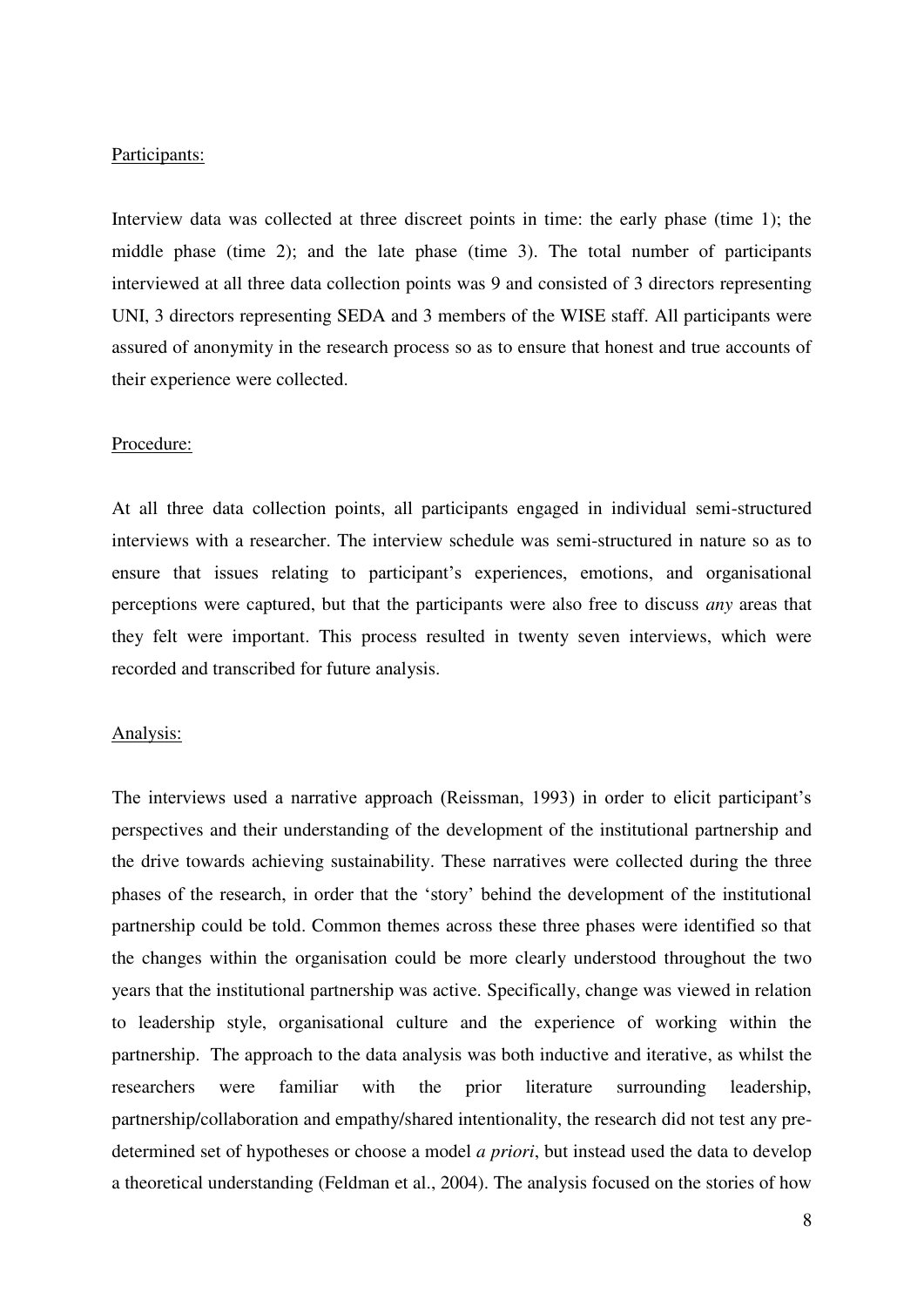the participants 'made sense' of the institutional partnership (Weick, 1995) with the main narrative themes emerging from the data being 'Communication', 'Funding Body Influence', 'Partnership Cohesion', 'Leadership', 'Sustainability and 'Organisational Change' (Miles and Huberman, 1994). These participant perceptions were then related to the prior leadership, partnership and cognitive behaviour literature, with violent innocence, empathy/shared intentionality, and institutional partnership theory emerging as the analytical base. This allowed the analysis to not only identify commonalities with the prior research, but also allowed the research to build a holistic theoretical model of the development of institutional partnerships between public and third sector organisations using public funding streams.

## **Results**

The narrative themes to emerge from the data analysis are presented below, with exemplar quotes provided to demonstrate the emergence of the themes. As the data was collected at three different points in time example quotes for each theme from each phase of the research are provided to demonstrate the changes that occurred over time. Additional quotes are then provided during the discussion to support the theoretical propositions made by the research. However, first there is an exploration of what happened to the institutional partnership over its lifetime in order to provide context to the reader in relation to the data.

# The 'story' of the institutional partnership and the WISE:

Work on the development of the work integration social enterprise (WISE) began during the early part of 2008. This initial work was undertaken by a group of interested parties and resulted in a bid for funding being submitted by SEDA and UNI to a European funding stream in August 2009. The funding bid was successful and ultimately led to the formation of the partnership and the WISE, which began trading in March 2010. The aim of the WISE was to assist young people not in employment, education or training (NEET), unemployed graduates and unemployed professionals back into work through work experience and education/training programmes. The FB agreed to provide funding for the first two years of the WISEs existence, which could be used to establish the WISE and finance its running costs over that period. The aim of the project at the end of the two-years of funding was to become sustainable. This sustainability was never achieved, and whilst the project targets set by the FB were all met the WISE became a dormant company in August 2012.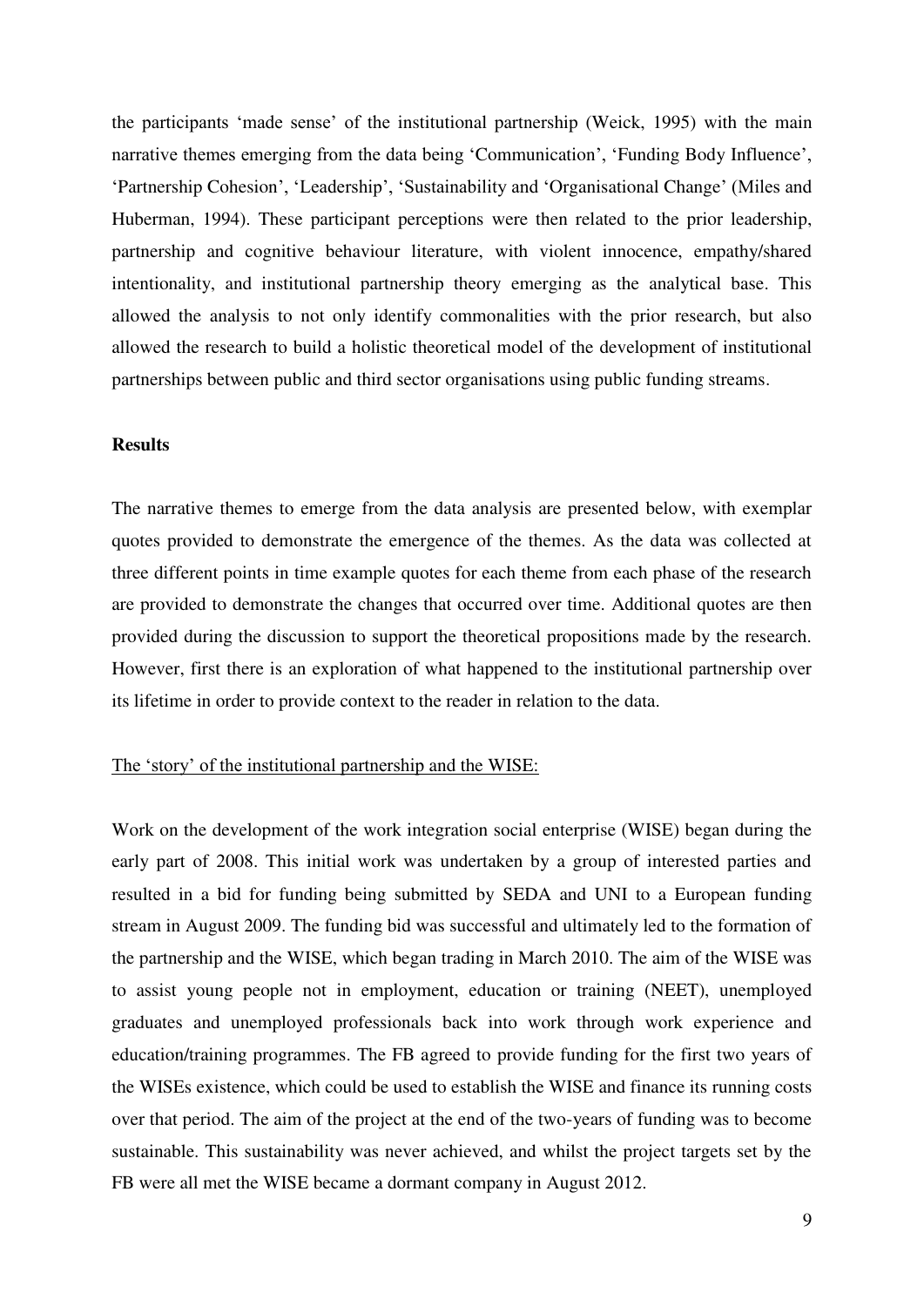# Theme A - Communication:

This theme was recurrently negative throughout the three phases of the research, as communication (especially between the board and the staff) was poor. In the early phase of the partnership the board of directors did not meet often and when they did meet it was often to 'firefight' crises as opposed to build strategic direction.

*"I would say communication is OK but distant. I mean we communicate via emails, we don't have frequent meetings and in an ideal world we ought really to set aside some time to meet not when we're confronting a crisis but when we are actually trying to establish a strategy".* (SEDA Director – Early Phase)

By the middle phase of the project this had not improved and the staff felt that there was a serious lack of direction coming from the board of directors about the strategic priorities of the institutional partnership.

*"The quality of the communication from the top down from management down is terrible. There's no clear goals, there's no.....nothing is clear, everything is wishywashy and like a fantasy like this is....nothing's actually got like a clear out goal there's no clear communication from the top down to the team about what we are supposed to do. Nothing, there is like a complete barrier of communication downwards and all the team feel it or felt it."* (WISE Staff – Middle Phase)

By the end of the project this lack of communication had become part of the general apathy surrounding the institutional partnership, as the partner institutions and the board members accepted that the partnership and the WISE would not continue beyond the end of the funding project.

*"Another example is that the communication between the board, they obviously know, they've known for a long time probably that things were not going to carry on much longer because they haven't got the money and they aren't doing anything to make it carry on so they must have known that but our contract ends in September."* (SEDA Director – Late Phase)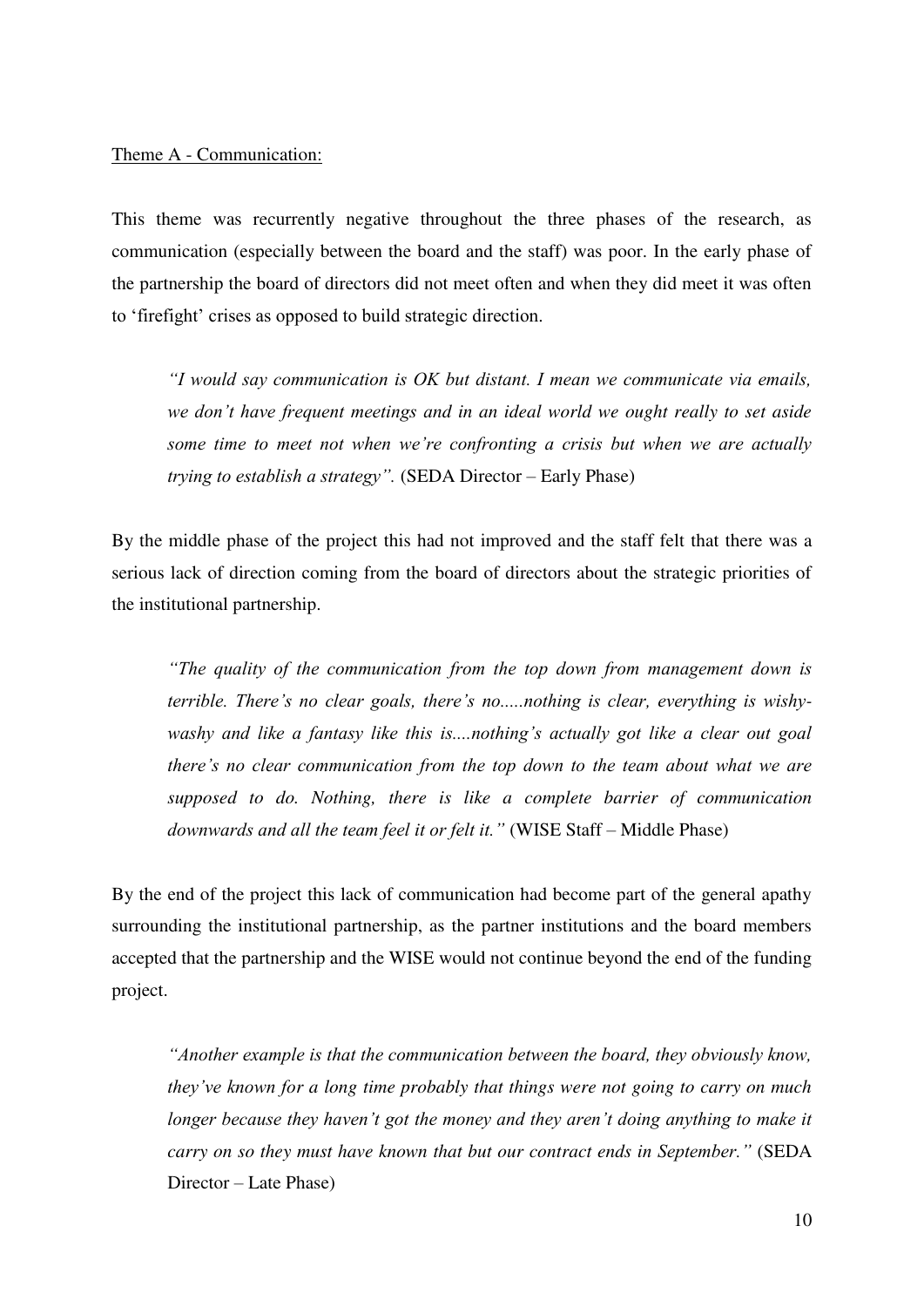## Theme B – Funding Body Influence:

This theme was characterised by the often negative effects of the reporting requirements put in place by the Funding Body, which was seen as time-consuming and detracted from the goal of working towards sustainability. In the early phase of the WISE the staff were struggling to 'get to grips' with the different reporting formats and this was causing a lot of time to be spent/lost on amending problems with paperwork.

*"There can't be one mistake on the form, it can't be crossed out and initialled over, a new form has to be completed. After going through reams of forms and speaking to over a hundred people and filling in over a hundred forms for instance, it was found out that there were seven different styles of this one particular form on the company hard drive and nobody had gone in every time one was amended and deleted the old one off."* (WISE Staff – Early Phase)

Following the resignation of CEO 1 the middle phase was characterised by a push from the board of directors (that included one of the Directors becoming an acting CEO) to get back on track with the Funding Body's reporting requirements. Indeed, this was almost the sole focus of the interim CEO, as opposed to driving towards sustainability.

*'I think with me going in to fill that void when CEO left my focus was on primarily ensuring that existing contracts were delivered so there would be no 'claw-back', there would be no contractual issues and that we could actually start having some successes around delivery. And I think to a large extent that's been achieved in terms of numbers going through the matched funding elements or the outputs required for the matched funding elements of the programme have been hit."* (UNI Director – Middle Phase)

The Funding Body requirements ultimately culminated in the failure of the WISE to achieve sustainability once the funded project ended. Indeed, this was acknowledged in the Late Phase of the research, with the almost perverse outcome that despite the failure to achieve the project *aim* of sustainability the Funding Body was happy because the project outcomes had been achieved.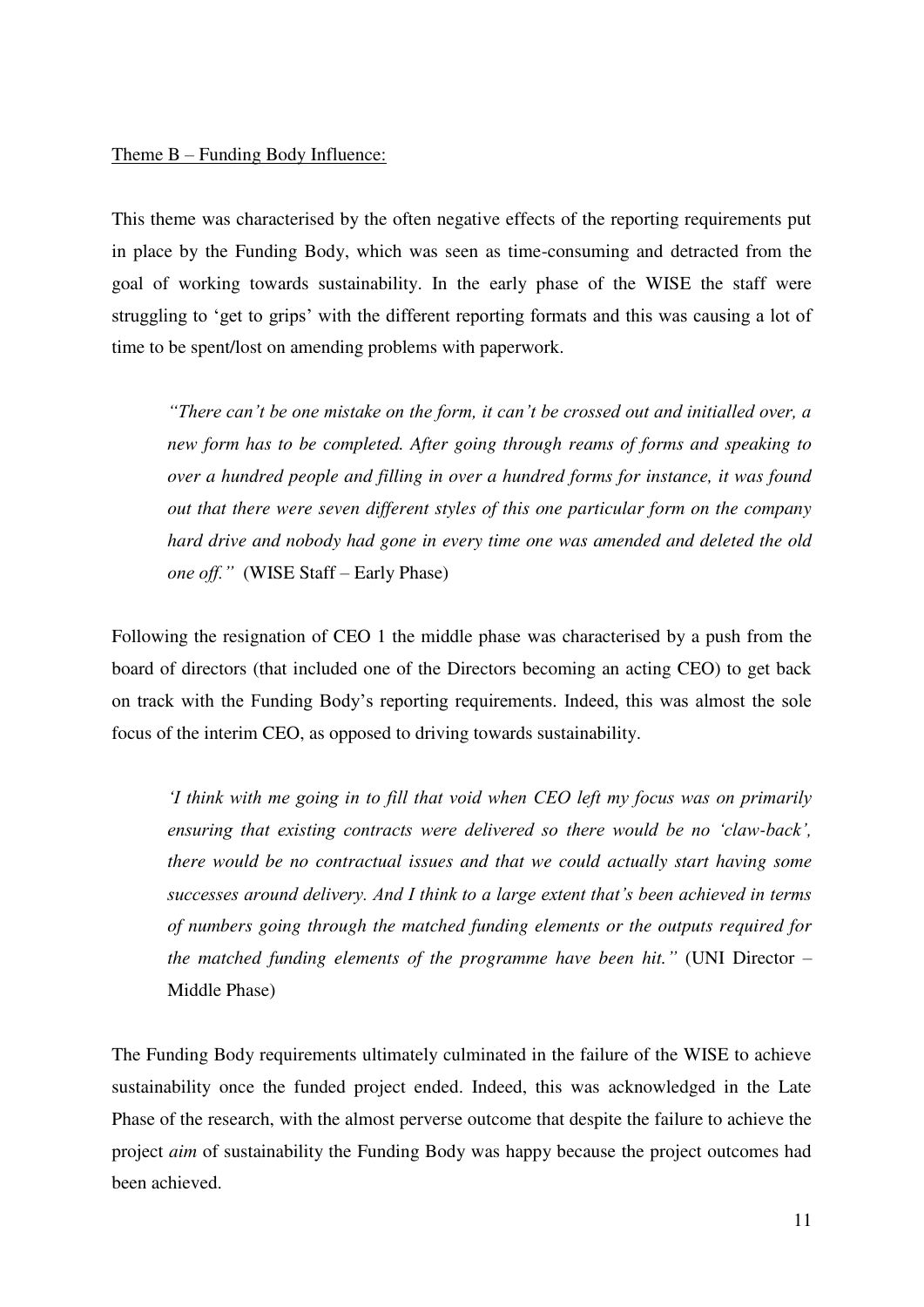*"From a contract point of view, I think the delivery and everything that [Institutional* Partnership] *is doing down there they've actually achieved the entire contract that they were contracted to do. And the one remaining contract* [that] *at the moment is in place, the funders are quite happy with the direction and are actually quite pleased with some of the results and the direction that it is going in. So, I think from that point of view, if you look at the delivery and the contracts, everyone's been quite happy."* (SEDA Director – Late Phase]

#### Theme C – Partnership Cohesion:

Perhaps one of the most important factors in the failure of the WISE commercially, was the demise of the institutional partnership itself. This was characterised by a lack of clear vision of what the different partner's roles were, how the governance structure chosen would be implemented in relation to strategic goal-setting and by an inability of the Board of Directors to leave the interests of their parent organisations at the door. In the early phase of the WISE this was not necessarily recognised by board members, as the project was still in its infancy and so the problems within the partnership had not yet become evident.

*"So, I guess it's been good to discover there is not a big conflict within the board in any sense. I think there is a fair degree of unanimity between all the six members of the board in fact, even though they come at it from rather different perspectives. There was a possibility in any particular joint venture of this nature that there could be a kind of them and us position between SEDA nominated members and the UNI nominated members. But I don't perceive that to be an issue."* (SEDA Director – Early Phase)

However, by the middle phase of the project the fractures in the relationships between the partners were becoming to be recognised, with some participants already articulating a belief that some Directors (particularly from the UNI side) had already mentally disengaged from the project. Interestingly, one of the advocates of this view was a UNI Director.

*"Some of the key things were about meeting the reporting and hierarchical needs of UNI, the lack of shared vision between SEDA and UNI, but also a lack of vision from*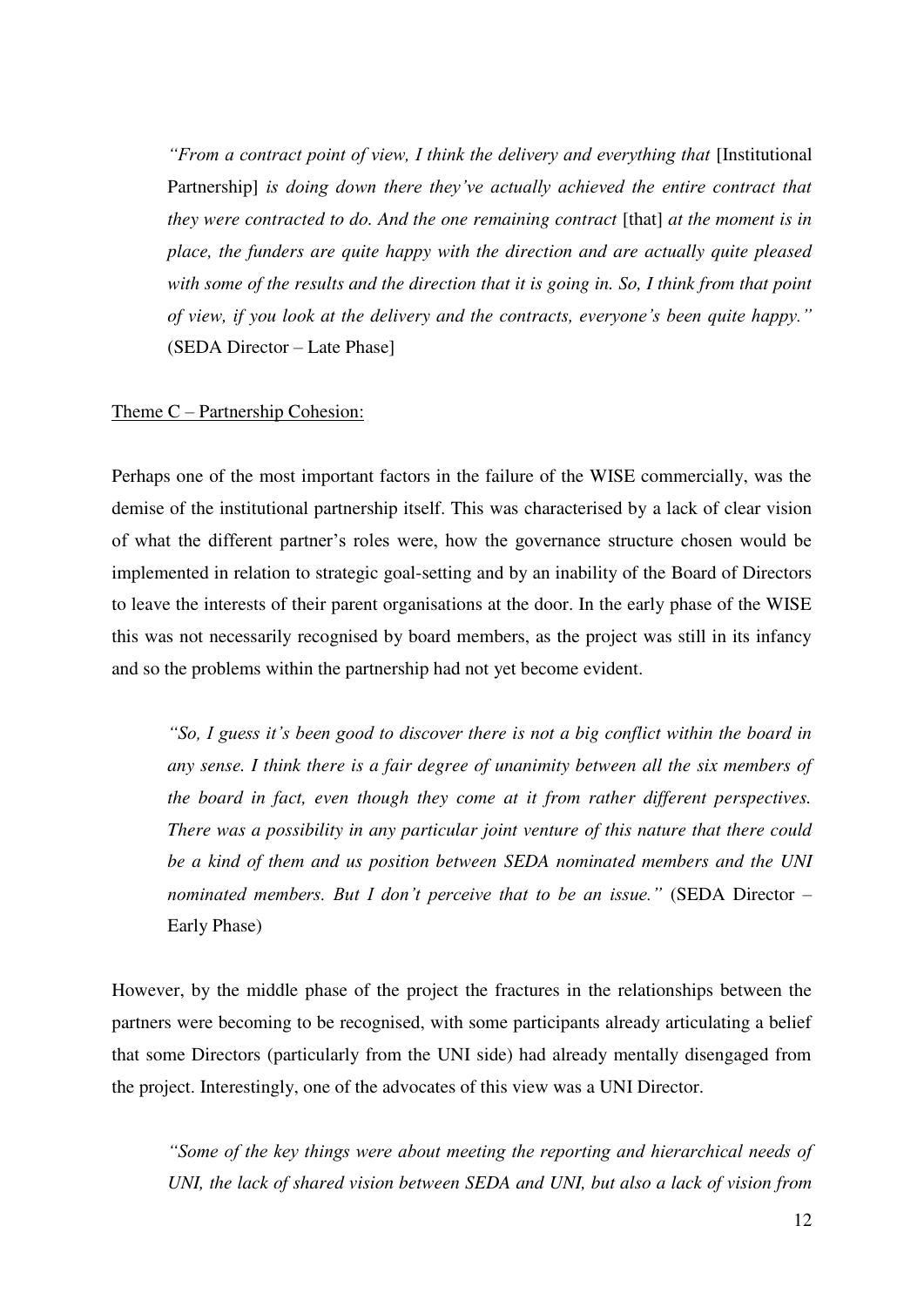*UNI. I think certain directors have taken the view that they will just sit on the sidelines and watch it nose-dive and then stand aside and say well we knew it would go wrong, rather than pro-actively promoting it and try to move it forward."* (UNI Director – Middle Phase).

By the late phase the partnership had completely broken down and both of the institutional partners were seeking favourable exits from the arrangement for their organisations. This was exacerbated by the appointment of a new CEO to SEDA, who did not see the value in the WISE or the institutional partnership, and also did not personally get on with one of the UNI Directors.

*"SEDA took on a new CEO who fell out big time with* [UNI Director]*. They had a stand up row and we never really got past that. He actually came in with the intention that he wanted* [Institutional Partnership] *to fold. He couldn't see the point he couldn't see the purpose. It was a total distraction but I think more importantly what has happened is he also saw that there was a funding stream that he was having to share with* [UNI] *to keep* [Institutional Partnership] *going. If he could end that relationship the funding stream would then go into SEDA."* (UNI Director – Late Phase)

## Theme D – Leadership:

Leadership (or a lack of it) was the most critical factor in the failure of the institutional partnership and hence the WISE. There remained a lack of strategic vision and leadership from the Board of Directors, who often blamed the CEO or staff for not understanding what the aims of the partnership were. This was recognised by the staff even in the early phase of the project, and can also be evidenced by the fact that the WISE had three CEOs during the two years of the project, all of whom failed to build in sustainability to the WISE.

*"*[WISE Staff Member] *and I are both mature members of the team. We've had prior experience of the workplace and different management roles. Understanding that vision and that overall objective would explain some of the management decisions that have taken place; but I don't have sight of that so it's very difficult to justify the management style at times."* (WISE Staff – Early Phase)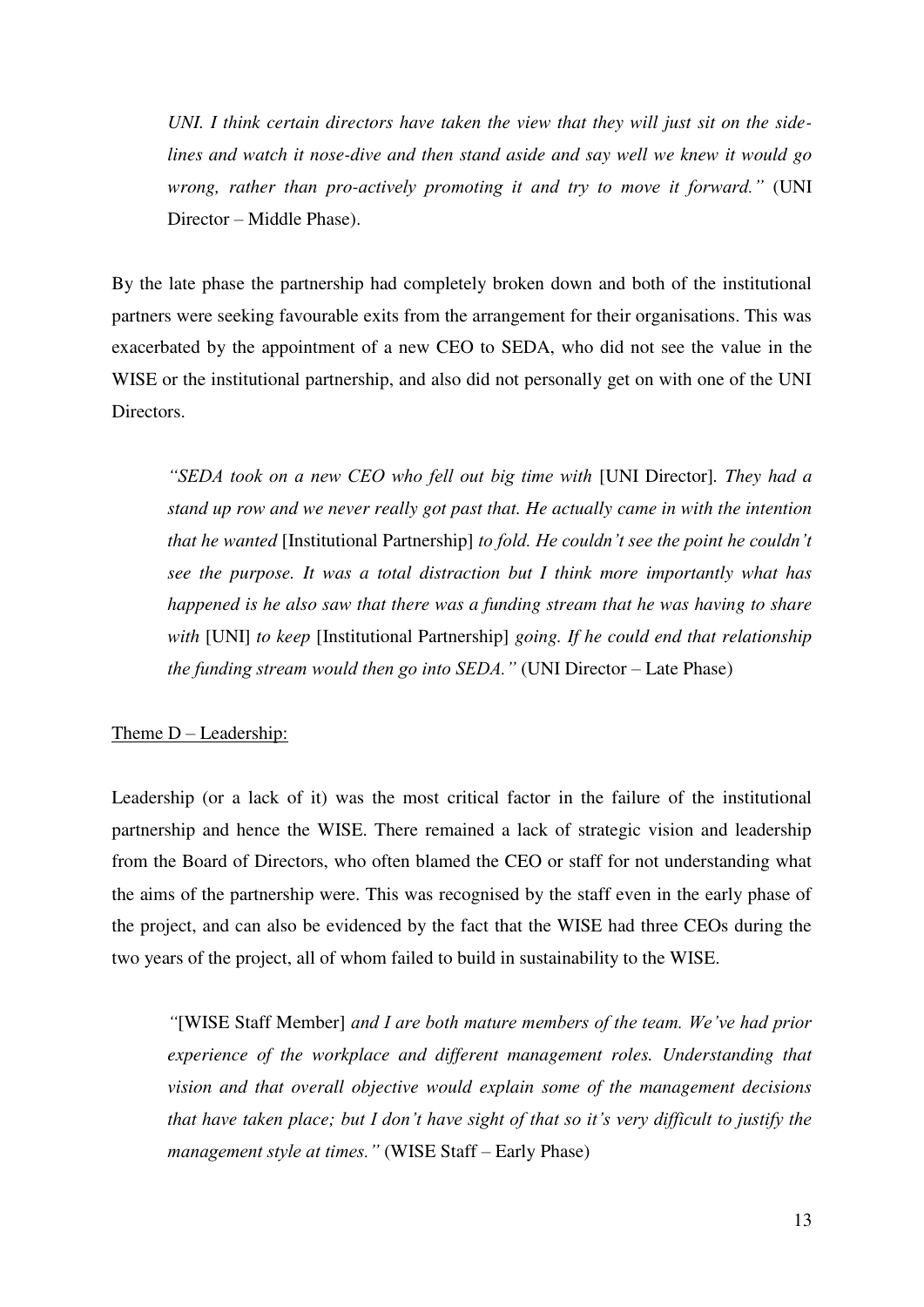By the middle phase of the WISE this failure was beginning to lead to a culture of blame within the partnership. Indeed, the Board of Directors (whilst recognising some of their limitations) blamed the initial CEO for the problems. The staff were unsure as to the reasons for a lack of leadership but were desperate for it to emerge from somewhere. During this phase the third CEO was recruited, but unfortunately this only exacerbated the problems as he was generally perceived by both the staff and the board as lacking the necessary skills to reverse the demise of the WISE.

*"I don't think we are really collectively and in some cases individually really willing to do things for the good of the company. I think that is a problem. If we had a strong and effective CEO you could side-line the board and that wouldn't matter but given that we haven't, the board does need to do things. It comes along and it talks, I'm not really sure it ever decides anything and I don't think its actual contribution to the business is very good."* (UNI Director – Middle Phase)

By the late phase of the project this lack of leadership and the placement of blame had been replaced to a degree by apathy as the Board of Directors accepted that the WISE would fail and both institutional partners looked for suitable exits from the partnership. Nevertheless, despite some recognition of the Board's failings by its members, the CEO and the staff within it were still seen as responsible for the failure.

*"I think the directors collectively didn't succeed, which is a way of saying failed I suppose. Because once* [CEO 2] *stopped being acting CEO frankly the thing didn't progress. I am disappointed with the performance of the company and some of the individuals in it. It seems to me they didn't get so many of the basics right and we as directors, we did pick up that it wasn't being addressed and we did say this should happen but we were unable or unwilling to force it to happen."* (UNI Director – Late Phase)

#### Theme  $E -$  Sustainability: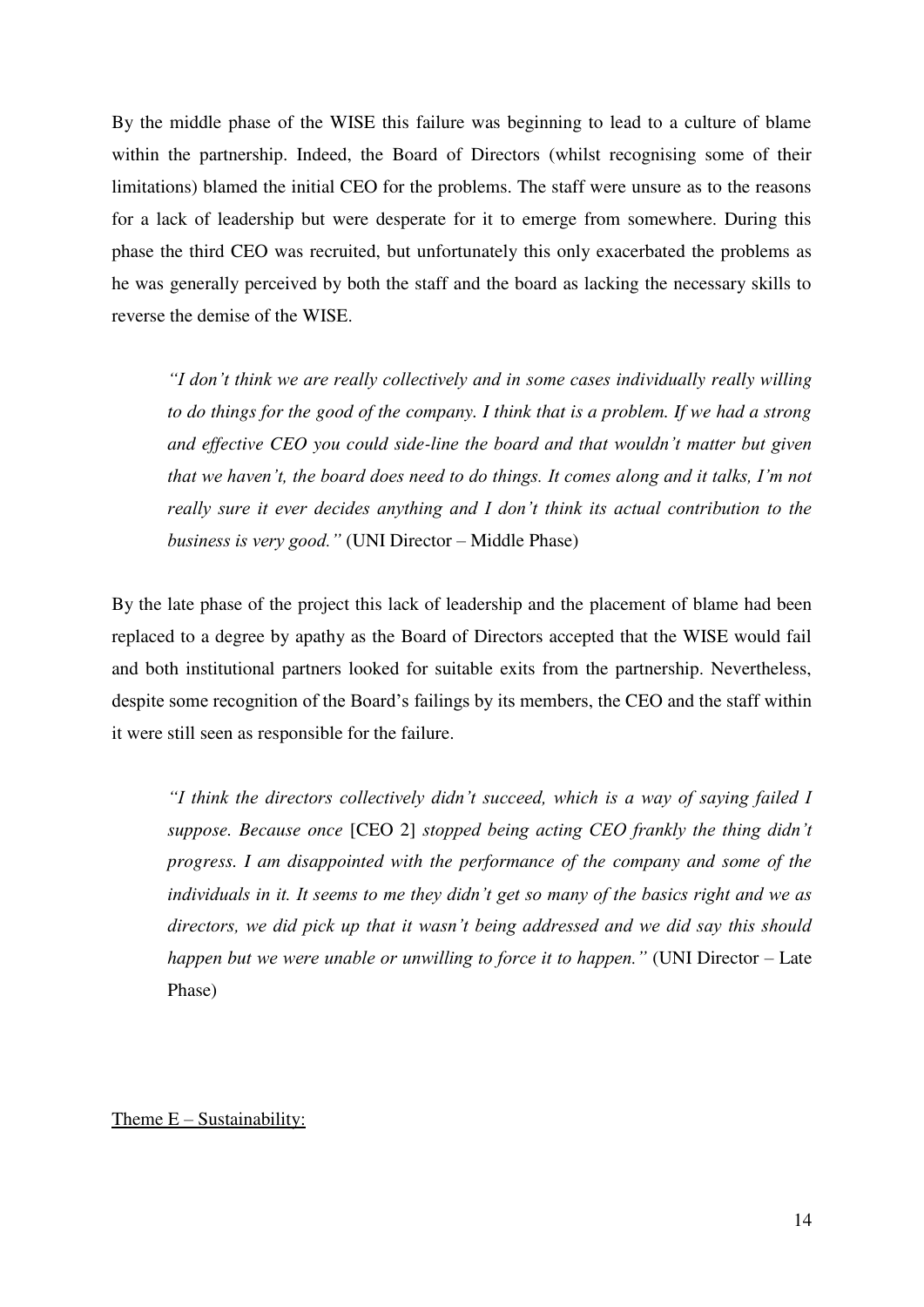This theme was concerned with the WISE's drive towards sustainability, which in the end was not achieved. From the early phases of the project there was doubt about the efficacy of creating a large and sustainable WISE using public funding, due to the nature of the organisational structures being designed around the funded project rather than with the sole intention of being a sustainable business.

*"I think it comes down to the fact that it is quite difficult to set up a relatively large organisation with complex activity through funding, which then allows you to employ a number of people who have to then function collaboratively and then to look at how to sustain that activity beyond the period of funding when perhaps the activities have been designed around a funding stream rather than necessarily around a business approach that would allow you to be able to sell some of those services in the open market or public sector market."* (SEDA Director – Early Phase).

By the middle phase of the partnership the problems that had been experienced in the early phase of the project were already being used to explain the lack of sustainability. Indeed, it was felt that a further two years would be needed to achieve sustainability, even though the WISE at this point was almost 18 months into the two years of funding.

*"In reality, 18 months with the problems that we have had in terms of the team, it's not enough to get from zero to sustainable; it's going to need another couple of years. People like* [other UNI Director] *have got to consider what the hell they're doing sat round that* [boardroom] *table."* (UNI Director – Middle Phase)

By the late phase of the project the Board of Directors were lamenting the missed opportunities that had occurred during the two years of the project. It was felt that failure to recruit a suitable CEO, along with failings on the board had contributed to the lack of sustainability achieved within the organisation.

*"I think there were big opportunities for* [Institutional Partnership] *to become sustainable and make its way independently following the programme but I think they have not been acted upon for a number of reasons. You know the board, the leader, the manager going, probably not having the right person in place. I think there's been*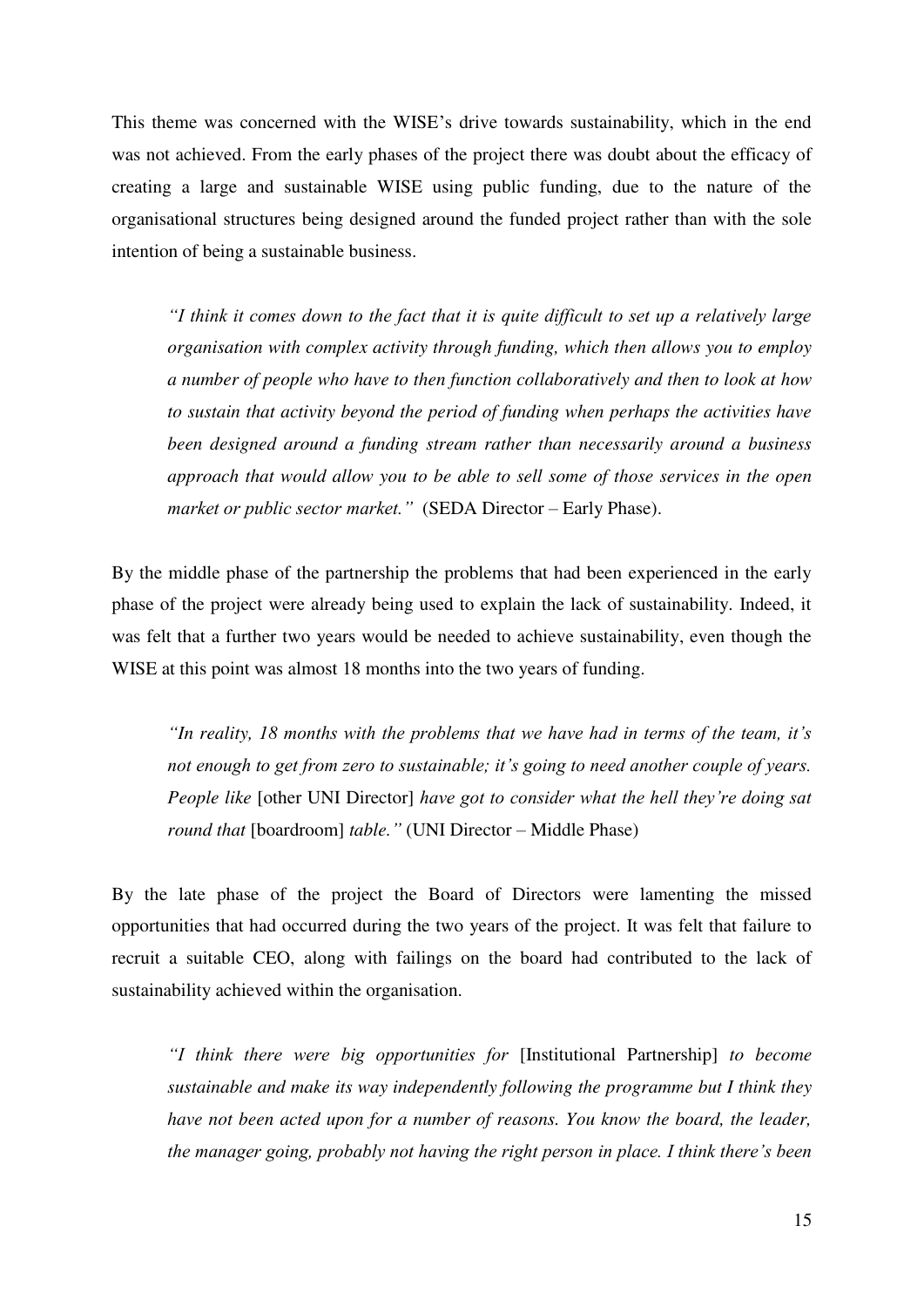*opportunities missed and I think it will be a shame if this divide between SEDA and UNI, if it all just has been for nothing."* (SEDA Director – Late Phase]

## Theme F – Organisational Change:

The final theme related to organisational change throughout the two years of the programme and as such only appeared in the data for the middle and late phases of the project, as it related to perceived changes in the WISE following the initial early phase. During the middle phase of the project despite the significant problems and management/structural changes it was still felt by board members that the overall aims of the project had not changed. However, it was also felt that the reductions in funding and the need to find sustainable sources of income, alongside ineffective management changes, were affecting the organisations ability to pursue this mission.

*"No, I don't believe there have been any fundamental changes in the purpose of (the* WISE) *since we last spoke. I mean my recollection is that we have this organisation designed to encourage education, employment and enterprise and I believe that those purposes still apply to* [Institutional Partnership] *and I think that the changes in management that have occurred, various different changes over the period of time have not actually fundamentally altered what it is that the organisation is seeking to achieve."* (SEDA Director – Middle Phase)

*"I think there has definitely been a change as the funding is drying up now. There's a change in....we haven't really got a direction at the minute about whether we are going down that route* [funded project] *or whether we are going to be going commercial. It seems like we are stuck in limbo at the moment."* (WISE Staff – Middle Phase)

By the late phase of the project the organisation had become an entity without a mission, over and above satisfactorily completing the funded project. The lack of leadership from the Board of Directors and the lack of a CEO (CEO 3 had by now resigned) had left staff morale extremely low and any focus on sustainability was by now gone. The staff were critical of this lack of direction, yet still looking for leadership.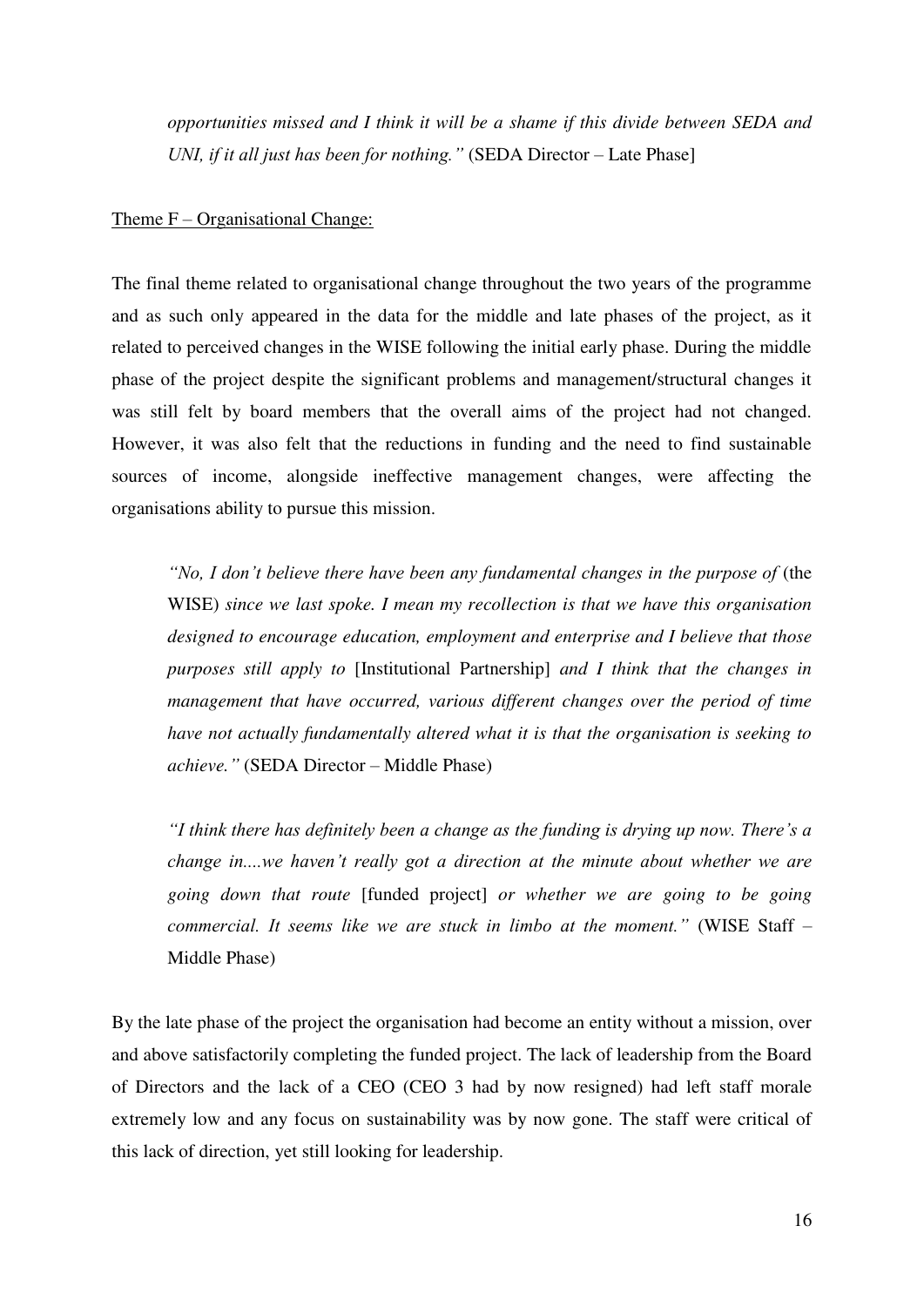*"At the minute there is no purpose. We haven't got a purpose our only job is to finish our* [Funding Body] *contract, which we are not doing very successfully. The purpose of helping people and our project has disappeared so I don't see a purpose anymore. I am working off my own steam. I haven't got any boss really.* [SEDA Director] *comes down once every now and again to try to help us then I just do what she wants. I'm already doing it anyway.' It* [morale] *is extremely low because we have not had any guidance or any manager really. They* [the board] *gave us a future plan when* [CEO 3] *first left and that was the end of that. It was a future plan that lasted like about five minutes and then that was it."* (WISE Staff – Late Phase)

## **Discussion**

The data outlined above in the results section outlines the development of the WISE during the two years that it existed, by providing three snapshots in time in which the participants could reflect on the developments to date. This overview presents a story of how the leadership provided by the board of directors changed over time in relation to the changing priorities of the partner organisations and the evolving requirements of the business model and the funding body. These results are now discussed in relation to the prior literature outlined earlier on violent innocence, institutional partnerships, multi-stakeholder collaborations and empathy/shared intentionality. This discussion is presented chronologically in relation to the three phases of data collection in order to demonstrate these changes and the individual and organisational factors that drove them. Participant quotes are used to contextualise the theoretical arguments.

#### Early Phase:

The early phase of the partnership was characterised by optimism, recognition of the challenge ahead (particularly regarding sustainability) and an inability to recognise the problems that already existed at board level and within the partnership. This latter failure to identify the problems within the partnership can be viewed as demonstrating the beginnings of a leadership culture of 'violent innocence', as the organisation as a whole was in denial (Vince and Mazen, 2014). This was typified by poor direction from the board characterised by a lack of communication, which resulted from infrequent and irregular board meetings. Such problems are a well-recognised issue for new institutional partnerships (Currie et al.,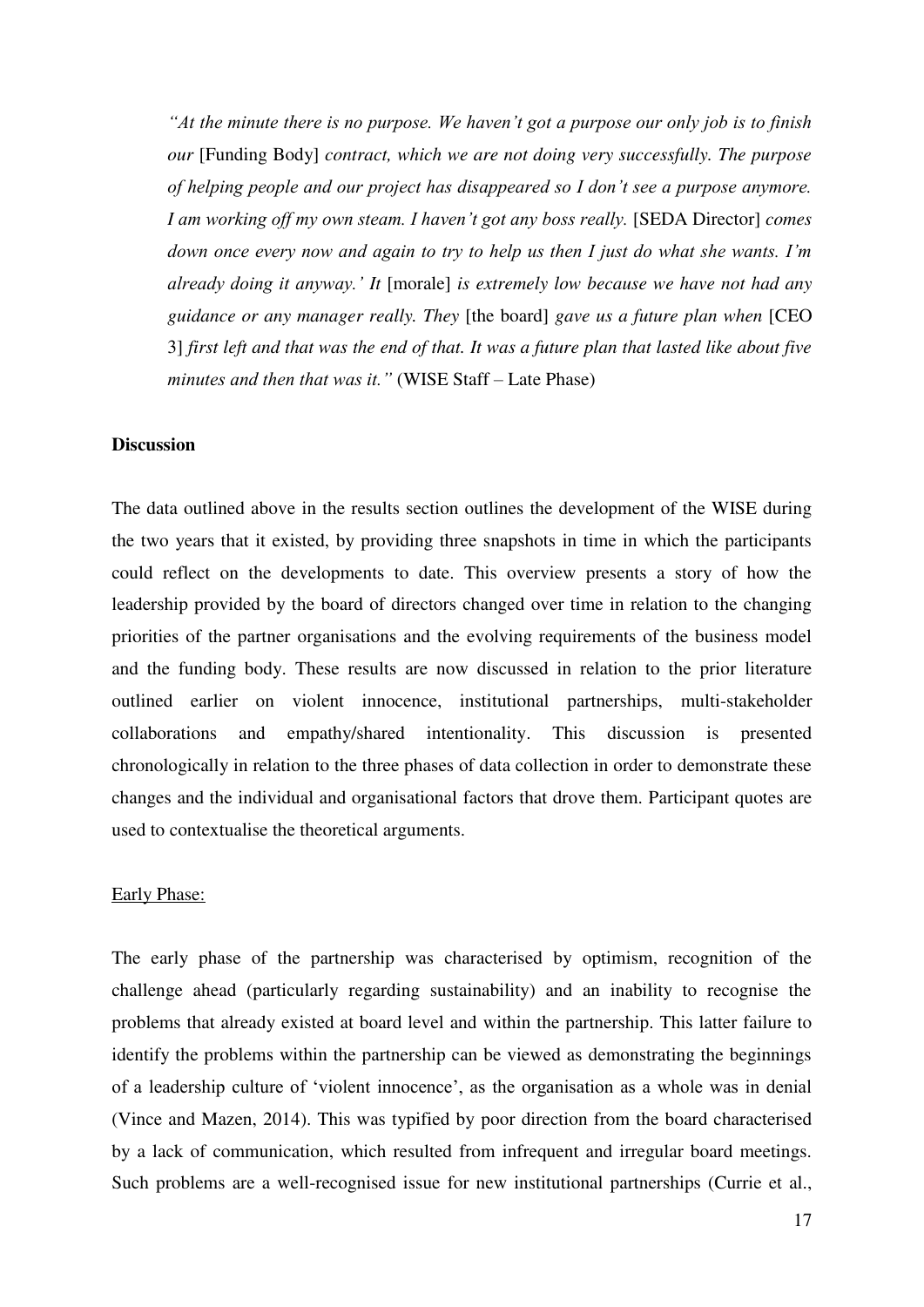2007; Dawes et al., 2009), and in this case this lack of engagement from the board and the resulting lack of communication to the staff and the original CEO were critical in the crisis that occurred at the end of the early phase. The growth of violent innocence within the organisation was typified by the board's perception of the original CEO, who they blamed for many of the problems (see the quote below). The board clearly sought to subjugate the CEO (Bollas, 1993) and were sometimes derisory in their behaviour towards her (Fay, 2008). In particular, the reportable data required by the Funding Body was seen as the CEO's responsibility, and whilst she must take some of the blame for this [research by Pearce (2006) has pointed out that this is the responsibility of a social enterprise CEO], the lack of direction as to whether the core mission was delivering a funded project or achieving sustainability must rest with the board as the strategic decision-makers.

*"I don't want to lay all the blame on* CEO *because she's not here but there were discussions, certainly in steering group, as to what the numbers were and there were meetings with* CEO *separately to go through outputs and things. So she should have understood what the outputs* [a Funding Body requirement] *were and how she communicated those to the staff team and that seems to be where it broke down."* (SEDA Director – Early Phase)

Within this the board also from the very formation of the WISE struggled to leave their parent institution's interests out of their decision-making processes. Again, this is a common problem in institutional partnerships (Martin, 2006) and has been shown to be prevalent in social enterprises established as partnerships as well (Mosley et al., 2006). This was also complicated by the structure of the institutional partnership. Indeed, whilst the partnership was meant to be equal, the differing roles of the institutional partners meant that *de facto*  pockets of power existed. SEDA controlled and were responsible for the funding that was supplied by the FB, and so were more likely to push for the contract deliverables to be prioritised over the social mission or drive for sustainability. In contrast, the original idea for the WISE had been the idea of one of the UNI directors and so he was more committed to the beneficiaries and the social mission. This put him at odds even with the other directors from UNI, who usually considered the interests of the University over and above those of the WISE, as is shown in the quote below.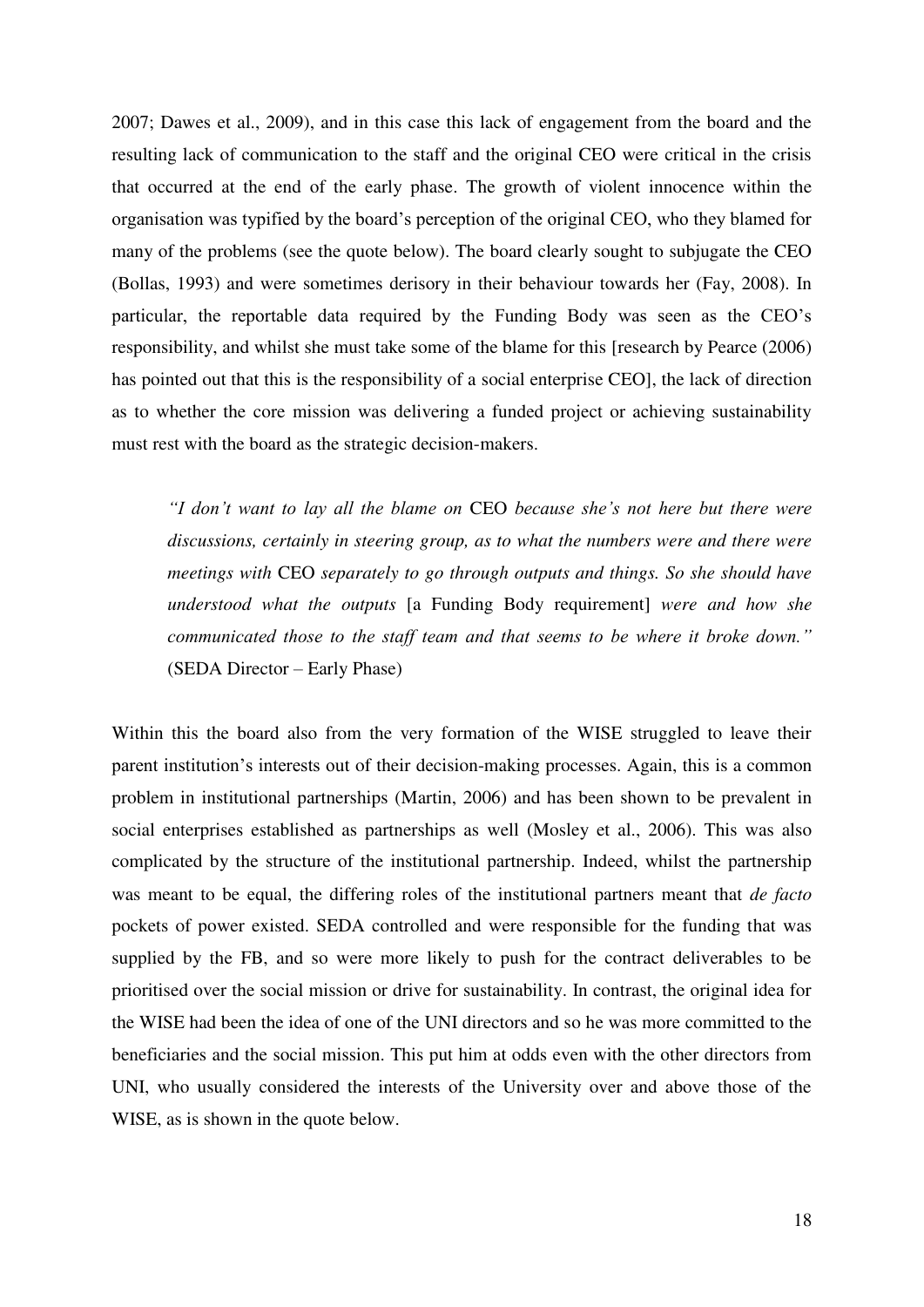*"We knew he was going to act in the way he does because, quite reasonably from his point of view, he acts in what he sees to be the interests of [UNI]. And I think he sometimes misunderstands the role of the director, which is to act in the best interests of the company. I think he sometimes finds it difficult to separate the two."* (UNI Director – Early Phase).

There was therefore an extremely fractured strategic decision-making structure beginning to emerge at the end of the early phase of the project, which was causing problems in both delivering the funded project targets and in seeking to achieve sustainability. It is proposed by the researchers that these problems were the result of a lack of empathy *within* the organisation. Indeed, whilst the board all empathised with the WISE's beneficiaries, they were not emotionally attuned or empathetic to the needs of their CEO or their staff (Hourdequin, 2012). This lack of empathy was in part driven by individuals pursuing their own agendas and partly by the requirements of the FB and the unclear organisational structure of the WISE (in *de facto* terms). These pressures when combined with the lack of empathy led to negative leadership behaviours (Lazar, 2003; Fay, 2008; Pelzer, 2005; Sims, 2005) and hence violent innocence (Vince and Mazen, 2014). This was already being recognised by the WISE staff in this early phase, although for their own personal self-interest (i.e. keeping their job) they did not challenge this (Kets de Vries, 2006). The below quote exemplifies this recognition.

*"I think the group dynamics and the harmony within* [WISE sub-department] *has fallen apart, utterly fallen apart. And I am sure that* [Staff member] *and* [Staff member] *would crucify me for saying that. But I don't think that it's either of their faults at all. But it has, the cohesion there is......it's been undermined* [by the leadership] *to a point where it is just collapsing."* (WISE Staff – Early Phase)

## Middle Phase:

The middle phase of the project saw the situation quickly deteriorate to the point where the original CEO resigned and was replaced in an interim capacity by one of the UNI directors. At this point temporary direction was provided by CEO 2 in the need for full focus to be put on meeting the FB requirements (as they were well behind their targets). Whilst at this stage the drive towards achieving sustainability was temporarily suspended, in reality this was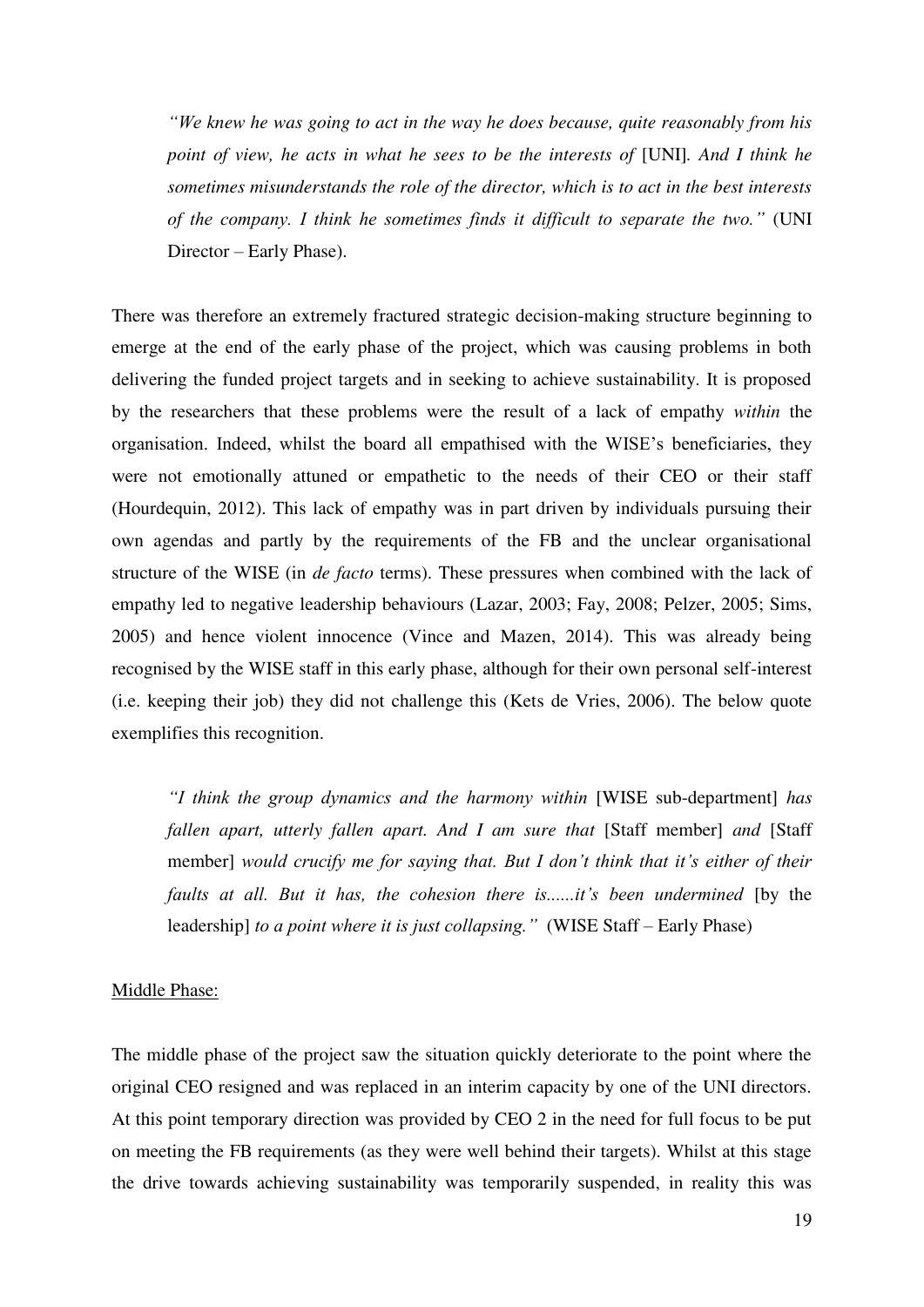permanent as sustainability never reappeared (in any meaningful way) back on the strategic agenda. The blame culture continued to grow within the WISE, with the ex-CEO and the staff increasingly being blamed by the Board for the current failings of the WISE. This blame was centred on an inability of the staff to be entrepreneurial and the role of the FB in undermining entrepreneurship through onerous reporting schedules (as the below quote exemplifies). It is argued that the direction of blame elsewhere was a case of the Board using their power and authority to divert attention away from their own failings and identifies the growth of violent innocence within the organisation (Vince and Mazen, 2014).

*"The projects seem to drive out the ability to be entrepreneurial and I think it is very difficult for the board to be entrepreneurial on behalf of the organisation. The board has to stimulate entrepreneurship within the organisation and has by and large failed to do that to achieve that."* (UNI Director – Middle Phase)

Communication between the Board members remained problematic and despite the ongoing organisational crisis it was felt that emailing each other between meetings would prove an adequate solution (see the quote below). This level of denial only grew within the board and further exemplifies the culture of violent innocence that was emerging (Vince and Mazen, 2014). It is proposed that this lack of regular and 'real' personal contact only exacerbated the lack of empathy within the WISE between the Board members (and the CEO and staff), which exacerbated the growing problems in the partnership (Hourdequin, 2012). This emotional detachment contributed to the increase in negative leadership behaviours and emotions such as hatred, derision, contempt and indignation (Lazar, 2003; Fay, 2008; Pelzer, 2005; Sims, 2005), which would 'bubble to the surface' between some board members in the late phase.

*"I think we are communicating more frequently mostly still by email between the board meetings."* (SEDA Director – Middle Phase)

These problems were further exacerbated when a third CEO was appointed at the end of the middle phase. He was instantly disliked by the staff and the Board recognised that they had made a mistake in appointing him. The new CEO's responsibility was to drive the WISE forwards to sustainability but his prior experience was all in delivering funded projects. His leadership style was very withdrawn and he did not seek to build empathetic relationships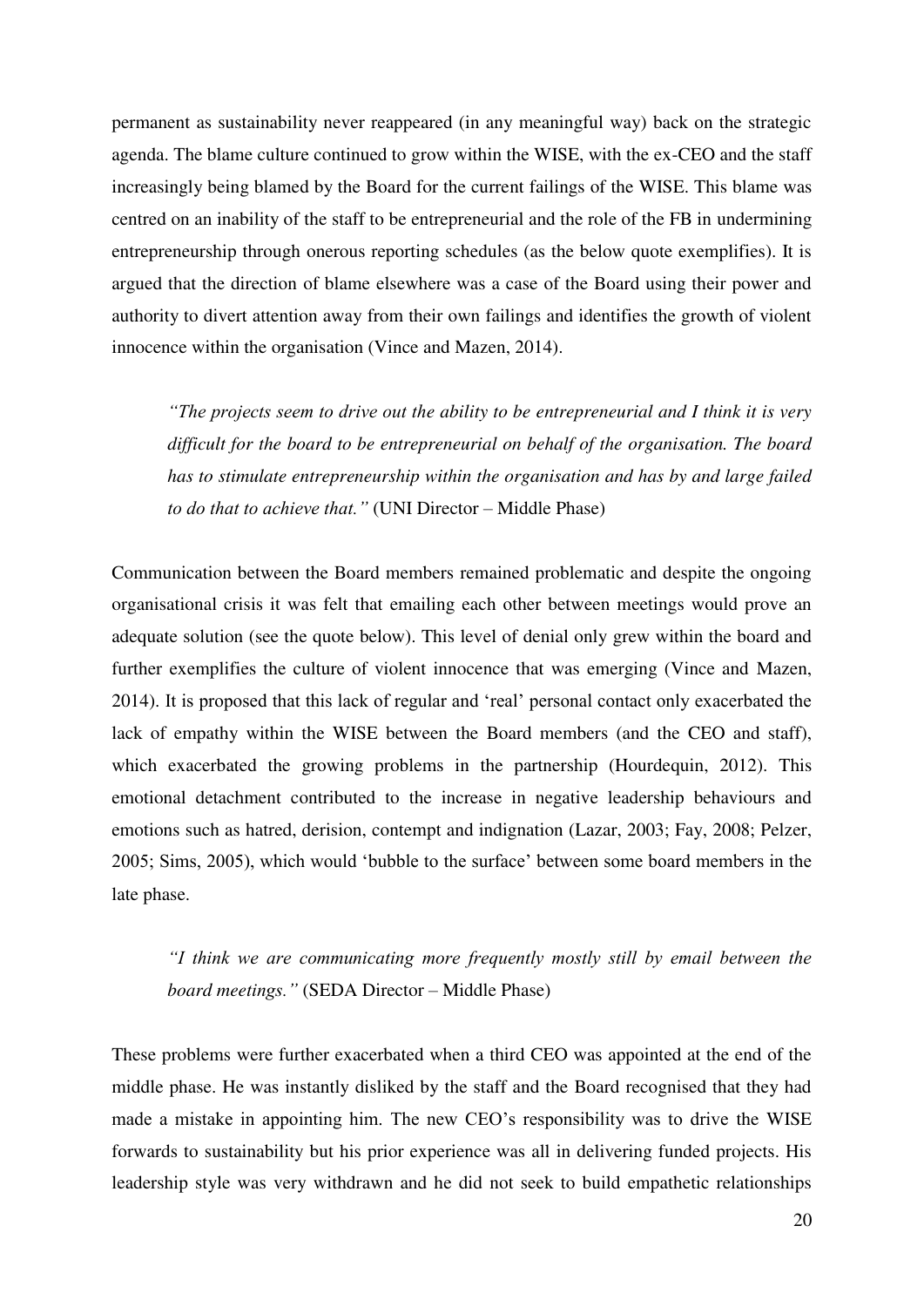with the staff (Hourdequin, 2012), nor to gain the trust of the Board or the staff (Domberger et al., 1997). This only added to the increasingly prominent culture of violent innocence within the WISE, as the Board and the staff had no confidence in the new CEO and increasingly some board members (particularly one of the UNI Directors) began to mentally withdraw from the project.

*"I think the chief executive* [CEO 3] *has done exactly what we told him not to do, which is move out of the room where all the team are and take himself off to a room upstairs. And when I saw that, I thought oh dear because he is clearly seen as a clown by the team; that was obvious in Sweden. He made no attempt whatsoever to speak to his team. They made no attempt to speak to him to such an extent it was...and I expected being over there we might talk business but no. No, he's not going to do it; he's not going to make it."* (UNI Director – Middle Phase)

"*'He* [CEO 3] *hasn't got a leadership style, he is not a leader, he's all talk there's no actual management situations and stuff. It's all 'phaff' if that's a real word.'*" (WISE Staff – Middle Phase)

#### Late Phase:

By the late phase of the project the partnership was disintegrating and the organisation was merely focused on successfully completing the funded project (in relation to the FB's reportables). It was during this phase that the culture of violent innocence fully came to the fore, with negative emotions and personality clashes occurring within the Board and CEO 3 resigning from the company. During this phase the SEDA recruited a new CEO who did not see the value of the partnership and was reluctant to share the funding stream that SEDA controlled. Due to this the partnership began to fall apart very quickly, as UNI resented SEDA's attempts to exert the power it held through the funding arrangements to control decisions relating to the WISE. This brought to the fore the *de facto* hierarchical structure that existed due to the funding relationship (Whitehead, 2007; Fenwick *et al.*, 2012) and provides a clear example of 'violent innocence' occurring within the Board as the SEDA CEO sought to further his organisation's ends.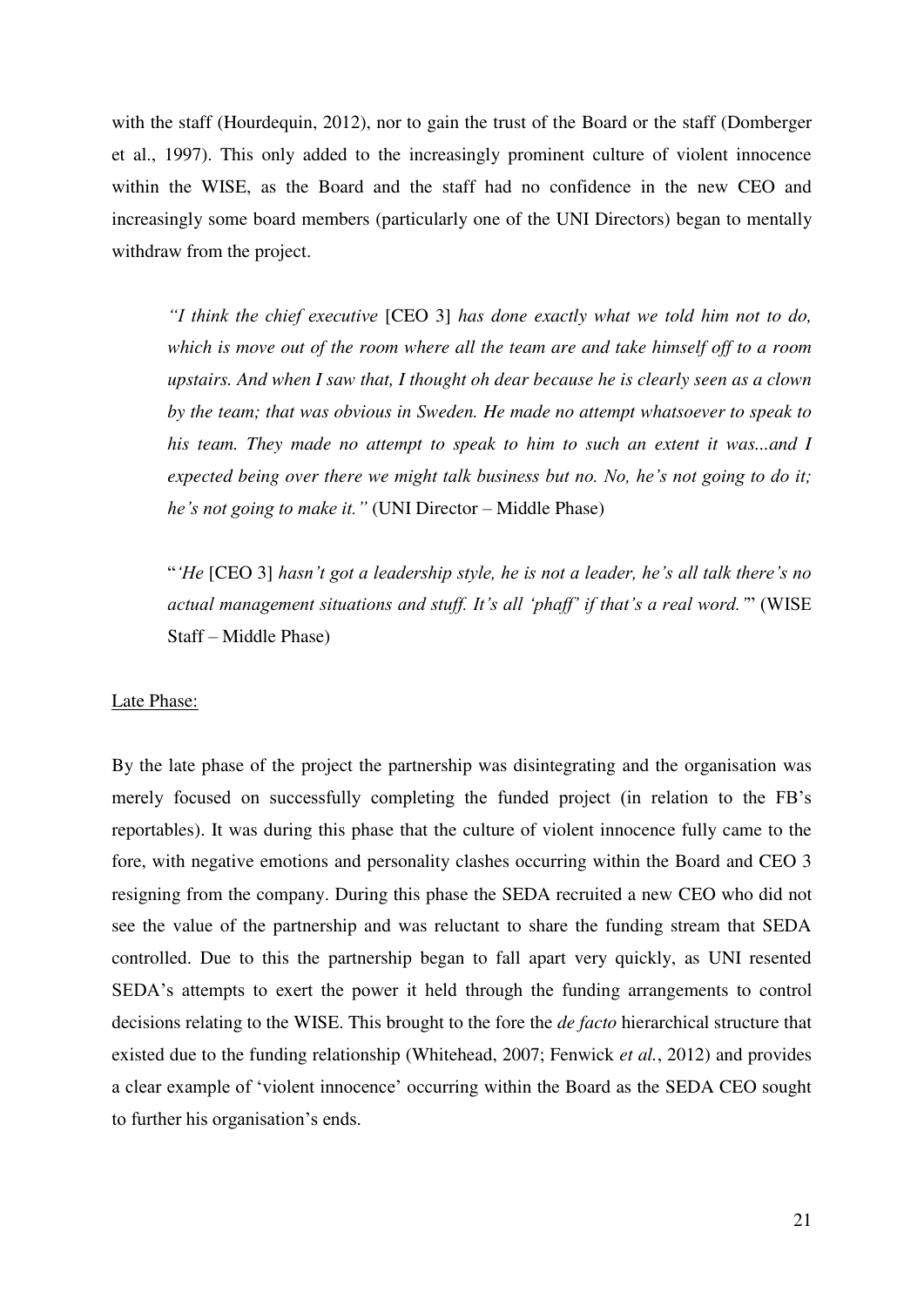*"I think when* [New CEO at SEDA] *got involved communication was going to break down one way or another.* [New CEO at SEDA] *had made it very clear to me that he didn't see the point. He didn't see the reason the purpose and wanted out anyway. With* [him] *coming in I think it was always going to be that SEDA would drop out. It was just the nature of that separation became an issue."* (UNI Director – Late Phase)

However, the arrival of the new SEDA CEO was really just the 'final straw' as it brought to the surface all of the problems that had existed within the partnership from the early phase onwards. The lack of communication (Currie et al., 2007; Dawes et al., 2009); the 'delegate syndrome' of some of the Directors on the Board (Mosley et al., 2012); the blame culture that existed towards the staff and CEOs (Vince and Mazen, 2014); and the pressures from the FB for reportable data (Whitehead, 2007; Fenwick *et al.*, 2012); had all contributed to creating an organisational leadership in which violent innocence and negative emotions pervaded (Lazar, 2003; Fay, 2008; Pelzer, 2005; Sims, 2005). The organisation was devoid of empathy and shared intention (at least internally) (Hourdequin, 2012) and exacerbated by a staff that was subordinated and confused (Vince and Mazen, 2014). This created an environment in which entrepreneurial behaviour was inhibited and real direction was lacking in the drive towards sustainability (and often even in delivering the funded project). At the end of the project this was perhaps even recognised by some of the Directors, as one stated when discussing the lack of strategic vision.

*"It's the classic case of go into it without a clear idea of what it is and what the objectives are, engage the processes and get bogged down with the nitty-gritty and wonder after a period of time why it's not going anywhere. Alice in wonderland when you come to the fork in the road and she asks "Which way do I go?" and the March Hare says something like "Well where do you want to get to?" and she says "Well I don't really know" and he says "Well it doesn't matter which way you go then does it?"* [Laughs]" (UNI Director – Late Phase)

## Theorising the performance of an institutional partnership:

In theorising the performance of an institutional partnership established as a WISE this paper makes an original contribution to knowledge by combining theory on the role of negative leadership behaviour (violent innocence) and positive emotions (empathy and shared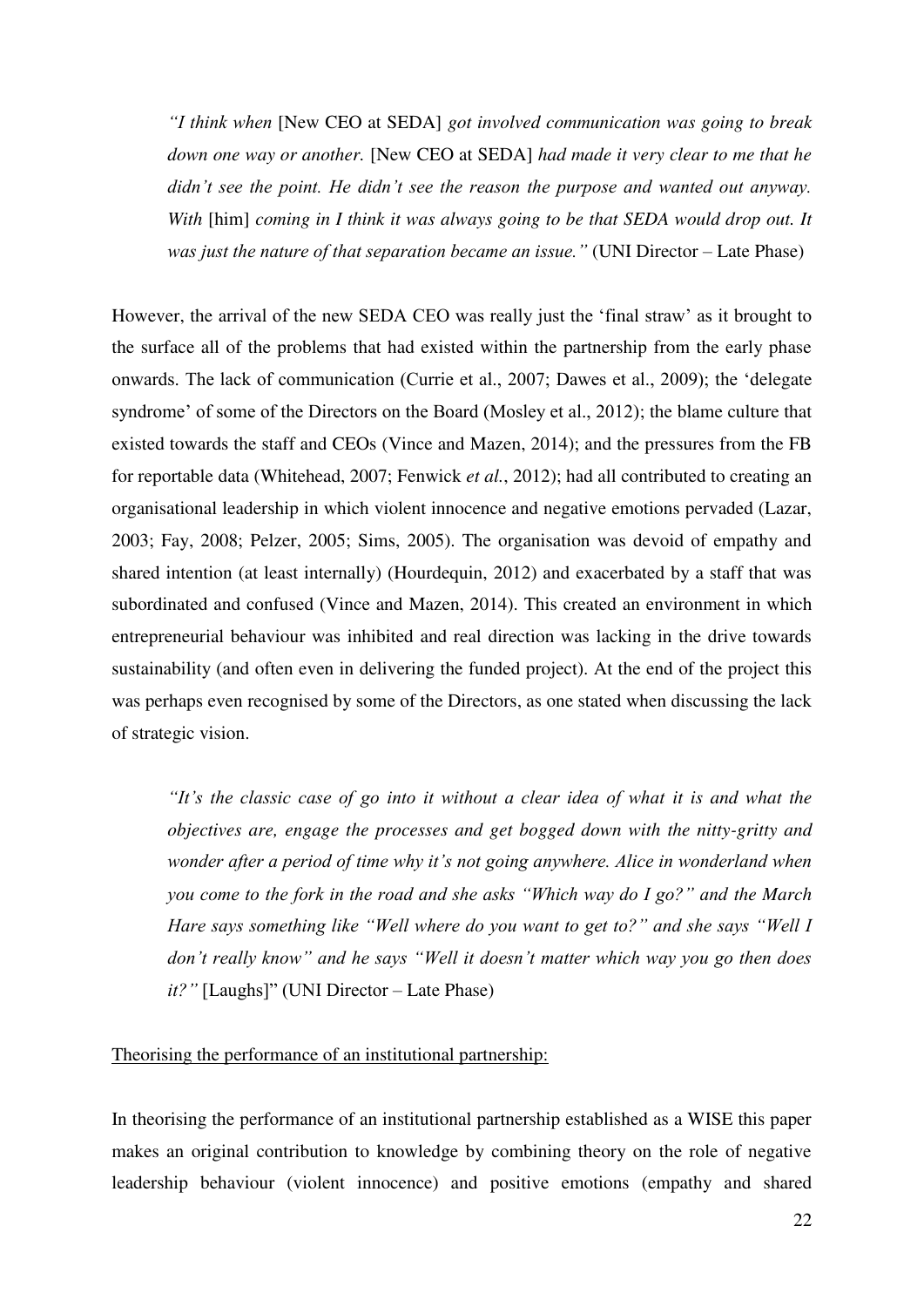intentionality); with an organisational focus on institutional partnerships and funding streams (see Figure 1 below). This cognitive/organisational theoretical hybrid allows for a more nuanced and holistic understanding of the reasons behind the failures of institutional partnerships, and hence seeks to contribute to academic and practitioner understanding of organisational failure. Indeed, the case-study presented in this paper provides a perfect example of exactly what not to do when establishing an institutional partnership with public funding.

## [Insert Figure 1 here]

Figure 1 above outlines the role that both cognitive and organisational factors have in shaping the success (or otherwise) of an institutional partnership. In this model it is proposed that conceptualising the development of an institutional partnership as a two-way, hybrid entity in which individuals (through their behaviour) can shape performance and organisational structure; but within which organisational structure and funding arrangements can also affect individual behaviour; means that the development of leadership styles and staff engagement can be explained more holistically. Within this analytical framework, if the leadership style adopted is positive, then a culture of empathy (Hourdequin, 2012) and trust (Domberger et al., 1997) develops and the management and staff within the organisation become an effective team (Sheard and Kakabadse, 2002). However, if the cognitive and organisational factors within the partnership lead to negative leadership behaviour then a culture of violent innocence pervades (Vince and Mazen, 2014) and the organisation ultimately fails (like many partnerships) (Weiner *et al.*, 2000).

## **Summary**

This paper has sought to identify the reasons behind the failure of an institutional partnership that established a WISE using public funding. In exploring this it has demonstrated that both cognitive and organisational factors determine success or failure and that both can impact on each other. It is proposed that the case-study that was examined in this research failed because a lack of empathy, shared intentionality and hence ultimately trust failed to develop between the Board of Directors and the staff within the WISE (Hourdequin, 2012; Domberger et al., 1997). This failure to develop positive emotions and leadership styles within the WISE led to a culture of violent innocence developing in which the usual problems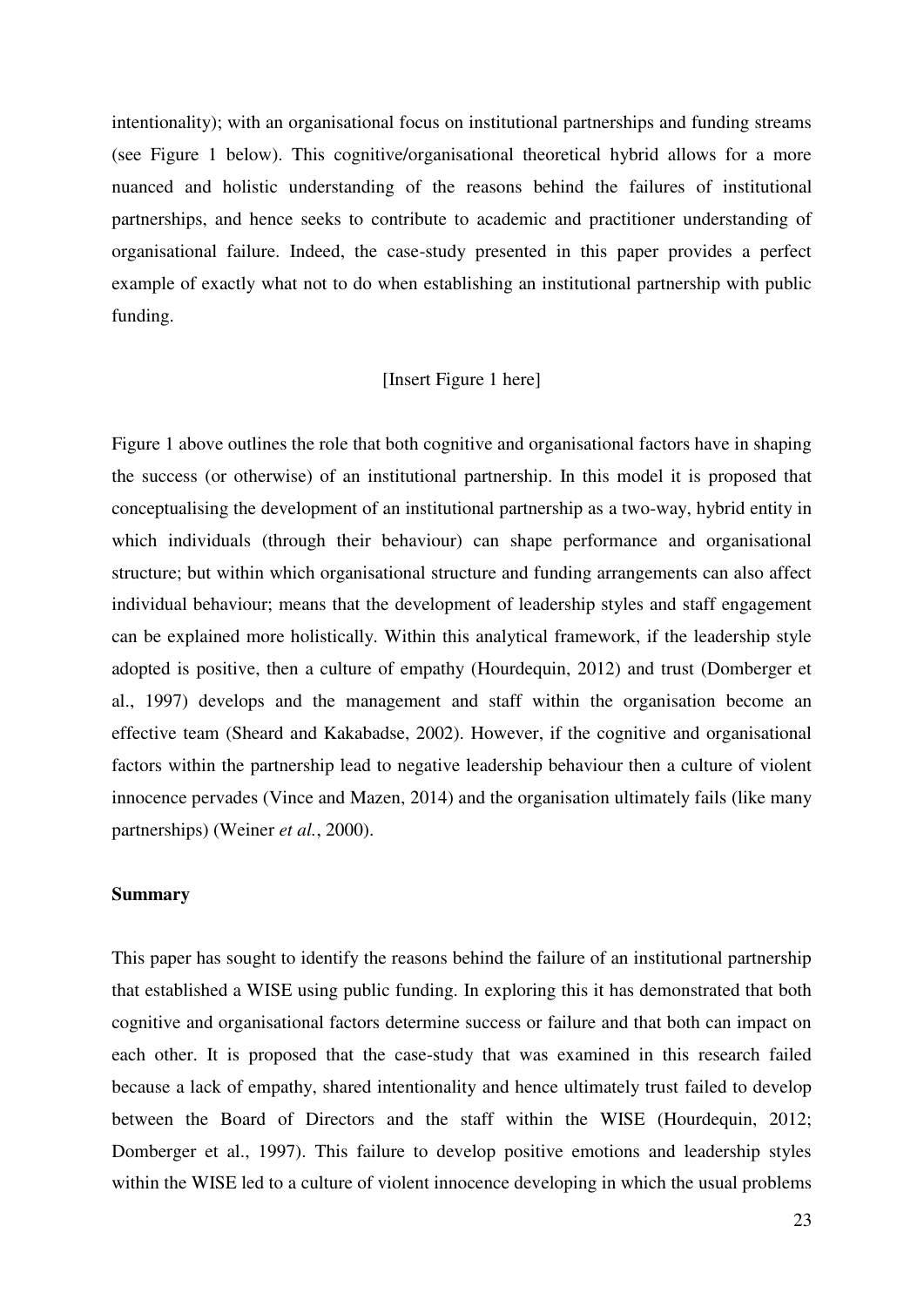of partnerships (poor communication; delegate syndrome; hidden power structures; funding pressures) flourished (Currie et al., 2007; Dawes et al., 2009; Mosley et al., 2012; Whitehead, 2007; Fenwick *et al.*, 2012). This led to the growth of a culture of violent innocence (Vince and Mazen, 2014) and ultimately to the failure of the WISE. This paper is limited by its single case-study organisation and hence its small dataset. However, the theory proposed offers useful insights to academics and practitioners that can be both tested in future research and future institutional partnerships.

## **References**

Bollas, C., (1993), *Being a character: Psychoanalysis and self-experience,* London, UK: Routledge.

Cameron, K., Dutton, J., and Quinn, R., (2003) *Positive organisational scholarships: Foundations of a new discipline,* Berrett-Koehler, San Francisco.

Carnwell, R and Carson, A. (2009) The concepts of partnership and collaboration in Carnwell, R. and Buchanan, J. *Effective Practice in Health, Social Care and Criminal Justice*, (2<sup>nd</sup> Edition), Open University Press.

Coulter, A., (1999), Paternalism or Partnership? *British Medical Journal,* 319, pp. 719–720.

Currie, G., Finn, R. & Martin, G., (2007), Spanning boundaries in pursuit of effective knowledge sharing within networks in the NHS, *Journal of Health Organisation and Management*, 21(4-5), pp. 406–417.

Dawes, S., Cresswell, A. & Pardo, T.A., (2009), From "need to know" to "need to share": Tangled problems, information boundaries, and the building of public sector knowledge networks, *Public Administration Review*, 69(3), pp. 392-402.

Domberger, S., Farago, S. & Fernandez, P., (1997), Public & Private Sector Partnering: A Re-Appraisal, *Public Administration*, 75(4), pp. 777-787.

Fay, E., (2008), Derision and management, *Organization*, 15, pp. 831–850.

[Feldman,](http://jpart.oxfordjournals.org/search?author1=Martha+S.+Feldman&sortspec=date&submit=Submit) M. S., [Sköldberg,](http://jpart.oxfordjournals.org/search?author1=Kaj+Sk%C3%B6ldberg&sortspec=date&submit=Submit) K., [Brown,](http://jpart.oxfordjournals.org/search?author1=Ruth+Nicole+Brown&sortspec=date&submit=Submit) R. and [Horner,](http://jpart.oxfordjournals.org/search?author1=Debra+Horner&sortspec=date&submit=Submit) D. (2004) 'Making sense of stories: A rhetorical approach to narrative analysis,' *Journal of Public Administration Research and Theory,* 14(2), pp. 147–70.

Fenwick, J., Miller, K. & McTavish, D., (2012), Co-governance or meta-democracy: Perspectives of local governance 'partnership' in England and Scotland, *Policy & Politics*, 40(3), pp. 405-422.

Gallant, M.H., Beaulieu, M.C. & Carnevale, F.A., (2002), Partnership: An Analysis of the Concept within the Nurse-client Relationship, *Journal of Advanced Nursing*, 40(2), pp. 149– 157.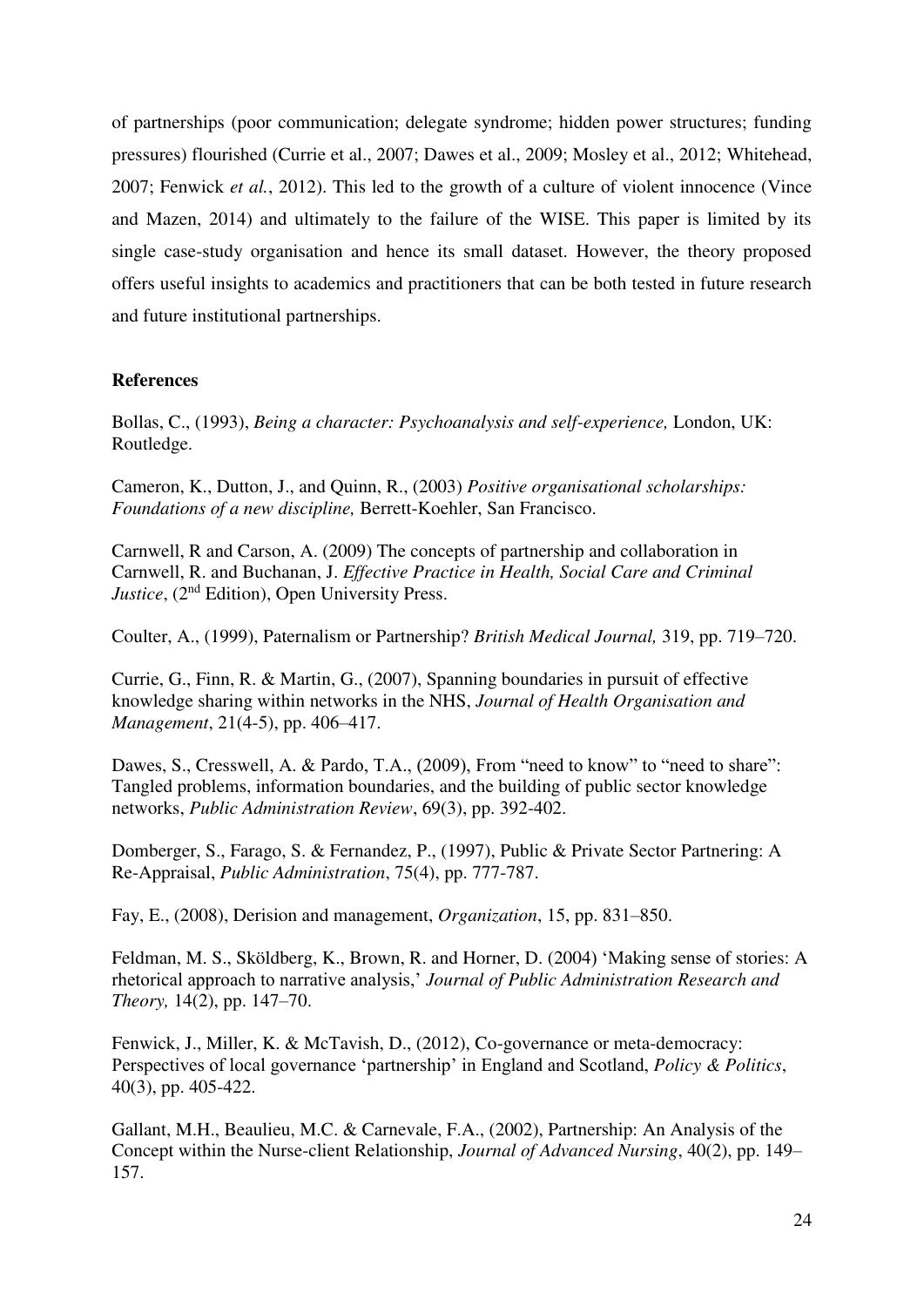Guest, D. & Peccei, R., (1997), *The Partnership Company: Benchmarks for The Future*, IPA, London.

Hazenberg, R. & Hall, K., (2014), Public Service Mutuals: Towards a Theoretical Understanding of the Spin-Out Process, *Policy & Politics*, The Policy Press, [\(http://dx.doi.org/10.1332/147084414X13988685244243\)](http://dx.doi.org/10.1332/147084414X13988685244243).

Huxham, C., (2003), Theorising collaboration practice, *Public Management Review*, 5(3), pp. 401–23.

Kellett, J., Humphrey, R., and Sleeth, R., (2006) 'Empathy and the emergence of task and relations leaders'. *The Leadership Quarterly,* 17, pp. 146-162*.* 

Kets de Vries, M. F. R., (2006), The spirit of despotism: Understanding the tyrant within, *Human Relations*, 59, pp. 195–220.

Lazar, R., (2003), Knowing hatred, *International Journal of Psychoanalysis*, 84, pp. 405– 425.

Martin, S.J., (2010), 'From new public management to networked community governance? Strategic local public service networks in England'. In Osborne, S.P. (ed.), *The new public governance: Emerging perspectives on the theory and practice of public governance,*  London: Routledge, pp. 337–48.

Miles, M.B. and Huberman, A.M. (1994), 'Data management and analysis methods'. In Denzin, N. and Yvonna S. (Eds.), *Handbook of qualitative research,* Sage, Thousand Oaks, CA, pp.428–44.

Mosley, J.E., Maronick, M.P. and Katz, H. (2012) How organisational characteristics affect the adaptive tactics used by human service non-profit managers confronting financial uncertainty, *Non-profit Management & Leadership,* 22(3), pp. 281-303.

Pearce J., (2006) *Learning from Failure: Lessons in How to Strengthen and Build the Social Enterprise Sector*, Co-active Ltd, Plymouth

Pelzer, P., (2005), Contempt and organization: Present in practice, ignored by research? *Organization Studies*, 26, pp. 1217–1228.

Plutchik, R., 1987) 'Evolutionary bases of empathy'. In *Empathy and Its Development*, (ed. N Eisenberg, J Strayer: 3–46). Cambridge, UK: Cambridge University Press.

Riessman, C.K., (1993), *Narrative Analysis*, Sage, Newbury Park, CA.

Roche, W.K., (2009), Who Gains from Workplace Partnership, *International Journal of Human Resource Management*, 20(1), pp. 1-33.

Rose, A., (1994), Legal Implication of Partnering, *Australian Journal of Public Administration*, 53(1), pp. 36–42.